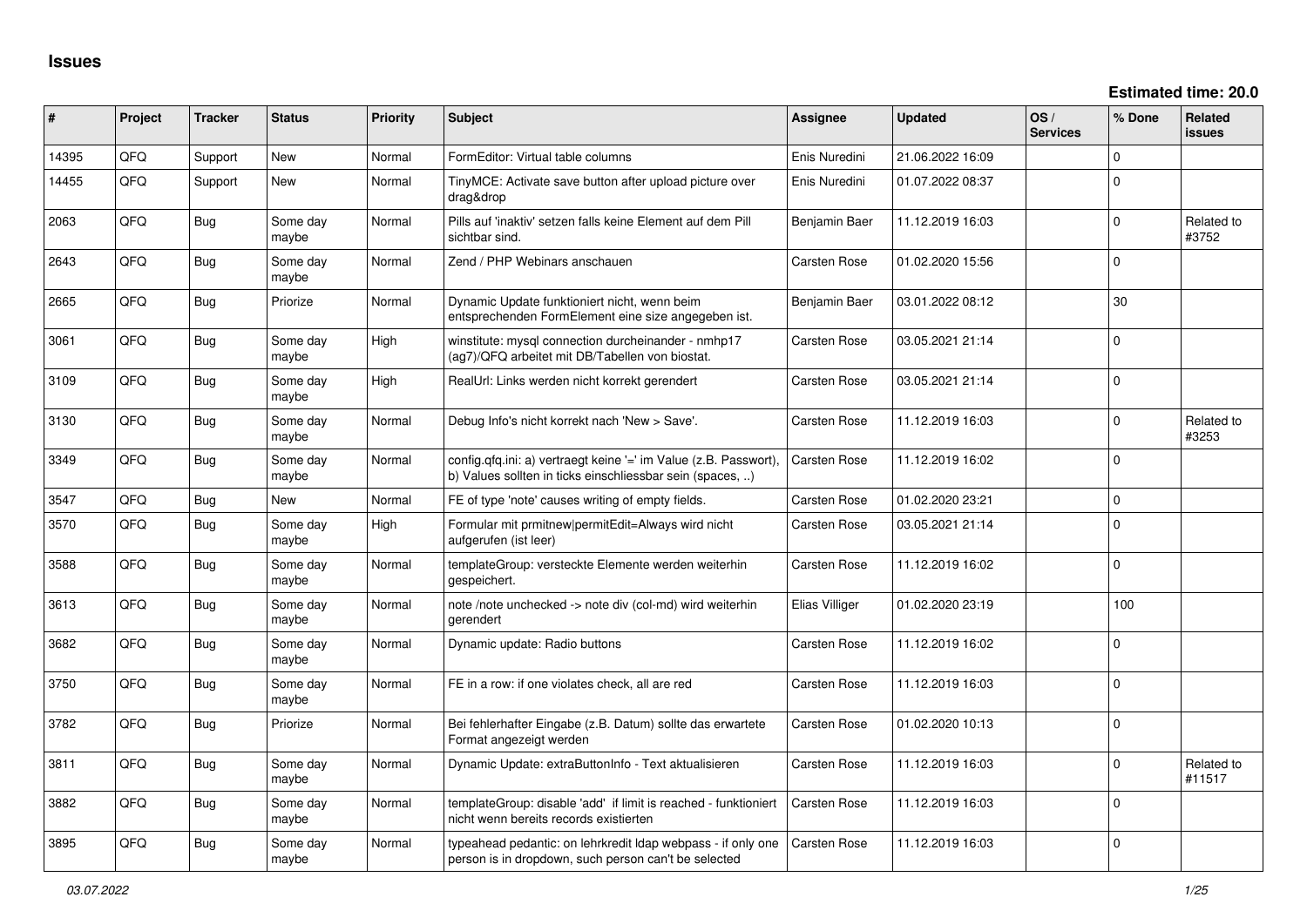| ∦    | Project | <b>Tracker</b> | <b>Status</b>     | <b>Priority</b> | <b>Subject</b>                                                                                                                                           | Assignee            | <b>Updated</b>   | OS/<br><b>Services</b> | % Done   | Related<br><b>issues</b>                    |
|------|---------|----------------|-------------------|-----------------|----------------------------------------------------------------------------------------------------------------------------------------------------------|---------------------|------------------|------------------------|----------|---------------------------------------------|
| 4008 | QFQ     | <b>Bug</b>     | Some day<br>maybe | Normal          | FormElemen.type=sendmail: wrong 'TO' if 'real<br>name <rea@mail.to>' is used</rea@mail.to>                                                               | Carsten Rose        | 11.12.2019 16:03 |                        | $\Omega$ |                                             |
| 4092 | QFQ     | <b>Bug</b>     | Some day<br>maybe | Normal          | 1) Logging verbessern wann welches FE warum ausgefuehrt<br>wird, 2) Documentation: Best Practice Template Group                                          | <b>Carsten Rose</b> | 01.02.2020 23:19 |                        | $\Omega$ | Related to<br>#3504                         |
| 4122 | QFQ     | <b>Bug</b>     | Some day<br>maybe | Normal          | file: Render Mode hat keinen Effekt                                                                                                                      |                     | 11.12.2019 16:03 |                        | $\Omega$ |                                             |
| 4138 | QFQ     | <b>Bug</b>     | Some day<br>maybe | Normal          | style fehlt                                                                                                                                              |                     | 11.12.2019 16:03 |                        | $\Omega$ |                                             |
| 4279 | QFQ     | <b>Bug</b>     | Some day<br>maybe | High            | config.linkVars lost                                                                                                                                     | <b>Carsten Rose</b> | 03.05.2021 21:14 |                        | $\Omega$ |                                             |
| 4293 | QFQ     | <b>Bug</b>     | Some day<br>maybe | Normal          | Download broken if token 'd:' is missing - but no error<br>message                                                                                       | <b>Carsten Rose</b> | 11.12.2019 16:03 |                        | $\Omega$ | Related to<br>#7514                         |
| 4328 | QFQ     | Bug            | Some day<br>maybe | Normal          | Error Message: Show FE name/number on problems in FE                                                                                                     | Carsten Rose        | 01.02.2020 23:20 |                        | $\Omega$ |                                             |
| 4398 | QFQ     | <b>Bug</b>     | Some day<br>maybe | Normal          | Typeahead: mouse click in a prefilled input opens a single<br>item dropdown with the current value - click on it seems to<br>set the value, not the key. | Benjamin Baer       | 01.02.2020 23:20 |                        | $\Omega$ | Related to<br>#4457                         |
| 4441 | QFQ     | Bug            | Some day<br>maybe | Normal          | \$ SERVER Vars sollten nur aus dem Store genommen<br>werden - Code entsprechend anpassen.                                                                |                     | 11.12.2019 16:02 |                        | $\Omega$ |                                             |
| 4454 | QFQ     | <b>Bug</b>     | Some day<br>maybe | Normal          | Required Elements: multiple elements in a row - whole row<br>marked if only one input is empty.                                                          | Benjamin Baer       | 01.02.2020 23:20 |                        | $\Omega$ |                                             |
| 4457 | QFQ     | <b>Bug</b>     | Priorize          | Normal          | typeahead: pressing return to select an item, saves the form<br>and closes the form.                                                                     | Benjamin Baer       | 03.01.2022 08:01 |                        | $\Omega$ | Related to<br>#4398                         |
| 4528 | QFQ     | <b>Bug</b>     | Some day<br>maybe | Normal          | extraButtonLock mit SQLAhead Bug                                                                                                                         | Carsten Rose        | 01.02.2020 23:19 |                        | $\Omega$ |                                             |
| 4546 | QFQ     | <b>Bug</b>     | Some day<br>maybe | Normal          | NH: SIP storage is destroyed                                                                                                                             |                     | 01.02.2020 23:20 |                        | $\Omega$ |                                             |
| 4549 | QFQ     | Bug            | Some day<br>maybe | Normal          | TemplateGroups: FE.type SELECT loose selected value<br>after save                                                                                        | Carsten Rose        | 01.02.2020 23:20 |                        | $\Omega$ | Related to<br>#4548.<br>Related to<br>#4771 |
| 4583 | QFQ     | Bug            | Some day<br>maybe | Normal          | Dynamic Update bei TypeAhead Feldern                                                                                                                     | <b>Carsten Rose</b> | 01.02.2020 23:19 |                        | $\Omega$ |                                             |
| 4651 | QFQ     | Bug            | Some day<br>maybe | Normal          | "Loading document" Modal wird angezeigt bei uzhcd type=2<br>Ansicht                                                                                      | <b>Carsten Rose</b> | 01.02.2020 23:20 |                        | $\Omega$ |                                             |
| 4659 | QFQ     | Bug            | Some day<br>maybe | Normal          | infoButtonExtra                                                                                                                                          | <b>Carsten Rose</b> | 01.02.2020 23:20 |                        | $\Omega$ |                                             |
| 4756 | QFQ     | Bug            | <b>New</b>        | Normal          | Form dirty even nothing changes                                                                                                                          | <b>Carsten Rose</b> | 11.12.2019 16:16 |                        | $\Omega$ |                                             |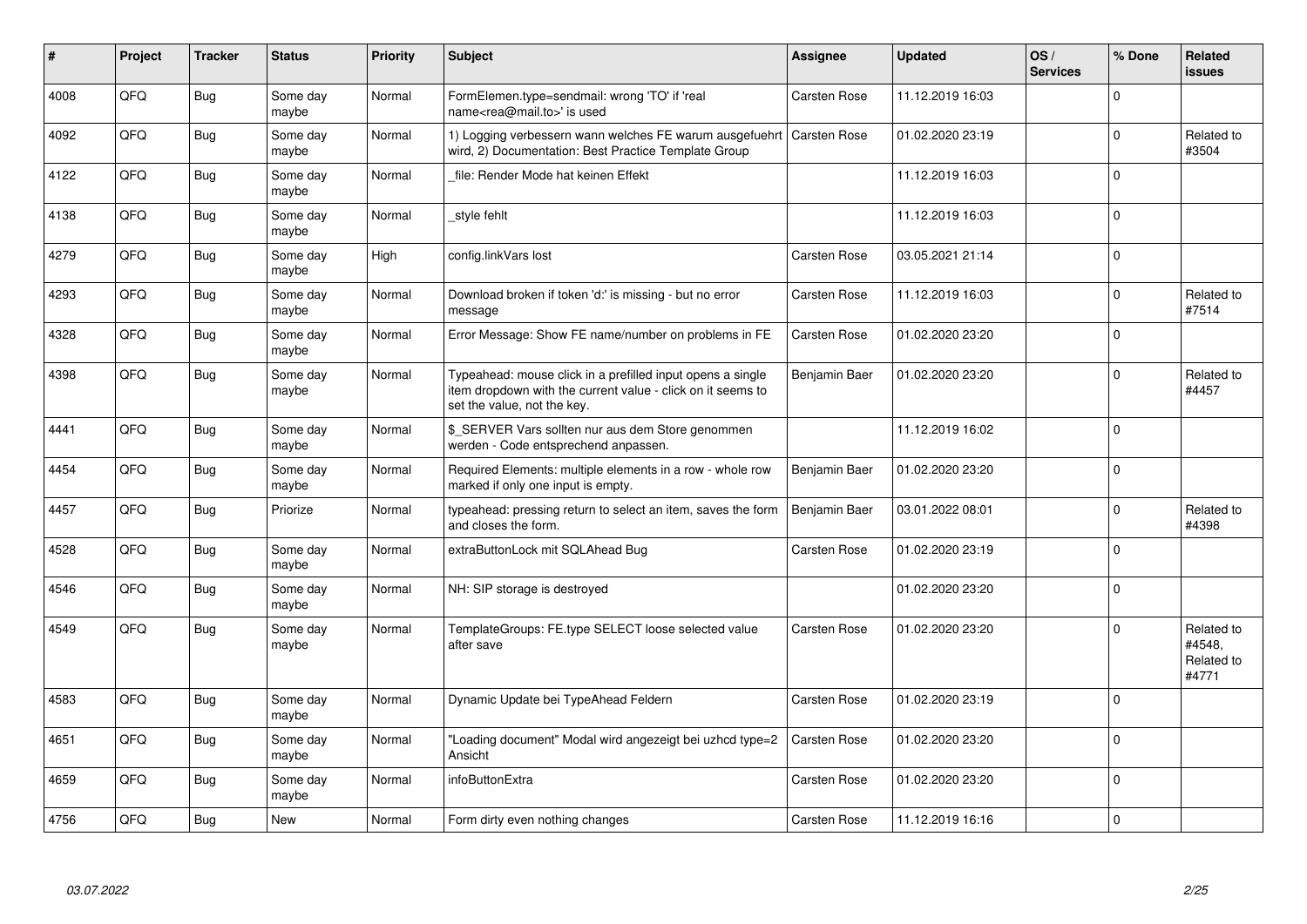| #    | Project | <b>Tracker</b> | <b>Status</b>     | <b>Priority</b> | Subject                                                                                                              | <b>Assignee</b>     | <b>Updated</b>   | OS/<br><b>Services</b> | % Done      | Related<br><b>issues</b>                       |
|------|---------|----------------|-------------------|-----------------|----------------------------------------------------------------------------------------------------------------------|---------------------|------------------|------------------------|-------------|------------------------------------------------|
| 4771 | QFQ     | Bug            | Some day<br>maybe | Normal          | qfq: select-down-values empty after save (edit-form for<br>program administrators)                                   | Carsten Rose        | 01.02.2020 23:20 |                        | $\Omega$    | Related to<br>#4549, Has<br>duplicate<br>#4282 |
| 5021 | QFQ     | <b>Bug</b>     | Some day<br>maybe | Normal          | FE.typ=extra - during save displays error 'datum2' already<br>filled in STORE_SIP - the value is stored nevertheless | <b>Carsten Rose</b> | 01.02.2020 23:19 |                        | $\mathbf 0$ | Related to<br>#3875                            |
| 5221 | QFQ     | <b>Bug</b>     | New               | High            | Download Dialog: Bleibt stehen in FF wenn Datei<br>automatisch gespeichert wird.                                     | <b>Carsten Rose</b> | 03.05.2021 21:14 |                        | $\mathbf 0$ |                                                |
| 5305 | QFQ     | Bug            | New               | Normal          | Upload FormElement: nicht disabled by readonly Form                                                                  | Carsten Rose        | 16.06.2021 13:43 |                        | $\mathbf 0$ | Related to<br>#9347,<br>Related to<br>#9834    |
| 5459 | QFQ     | Bug            | New               | High            | Multi DB: spread system tables between 'QFQ' and<br>'Data'-DB                                                        | Carsten Rose        | 03.05.2021 21:14 |                        | $\mathbf 0$ | Related to<br>#4720                            |
| 5557 | QFQ     | <b>Bug</b>     | Some day<br>maybe | Normal          | Form load: STORE_RECORD filled, but should be empty                                                                  | <b>Carsten Rose</b> | 01.02.2020 23:19 |                        | 0           |                                                |
| 5559 | QFQ     | Bug            | New               | Normal          | FE.type = Upload: 'accept' might contain variables                                                                   | <b>Carsten Rose</b> | 11.05.2020 21:23 |                        | $\pmb{0}$   |                                                |
| 5576 | QFQ     | <b>Bug</b>     | New               | Normal          | Using MySQL 'DROP' requires privilege - wich is not really<br>necessary.                                             | Carsten Rose        | 01.02.2020 23:21 |                        | $\Omega$    |                                                |
| 5706 | QFQ     | <b>Bug</b>     | Some day<br>maybe | Normal          | upload: fileDestination needs to be sanatized                                                                        | <b>Carsten Rose</b> | 01.02.2020 23:19 |                        | $\mathbf 0$ |                                                |
| 5768 | QFQ     | <b>Bug</b>     | Some day<br>maybe | Normal          | '{{pageLanguage:T}}' missing if QFQ is called via api                                                                | <b>Carsten Rose</b> | 01.02.2020 23:19 |                        | $\mathbf 0$ |                                                |
| 5877 | QFQ     | Bug            | Some day<br>maybe | Normal          | FE.type=note:bsColumn strange behaviour                                                                              |                     | 01.02.2020 23:19 |                        | $\pmb{0}$   |                                                |
| 5991 | QFQ     | <b>Bug</b>     | Some day<br>maybe | Normal          | URLs with ' ' or long parameter are problematic                                                                      | Carsten Rose        | 01.02.2020 23:19 |                        | $\pmb{0}$   |                                                |
| 6116 | QFQ     | Bug            | Priorize          | High            | value of checkbox not saved                                                                                          | Carsten Rose        | 07.12.2021 17:19 |                        | $\pmb{0}$   |                                                |
| 6140 | QFQ     | Bug            | Priorize          | Normal          | QFQ DnD Sort: Locked fields                                                                                          | Benjamin Baer       | 21.03.2022 09:56 |                        | $\pmb{0}$   |                                                |
| 6462 | QFQ     | <b>Bug</b>     | New               | Normal          | File Upload: Nutzlose Fehlermeldung wenn Datei zu gross                                                              | Carsten Rose        | 01.02.2020 23:21 |                        | 0           | Related to<br>#6139                            |
| 6483 | QFQ     | Bug            | New               | Normal          | R Store funktioniert nicht bei 'Report Notation' im FE                                                               | <b>Carsten Rose</b> | 01.02.2020 23:21 |                        | $\pmb{0}$   |                                                |
| 6566 | QFQ     | Bug            | Priorize          | Normal          | Link Function 'delete': provided parameter missing on page<br>reload                                                 | Benjamin Baer       | 03.01.2022 08:08 |                        | $\Omega$    |                                                |
| 6574 | QFQ     | Bug            | Priorize          | Normal          | qfq.log: Fehlermeldung wurde angezeigt, aber nicht geloggt                                                           | Carsten Rose        | 01.02.2020 10:13 |                        | $\pmb{0}$   |                                                |
| 6677 | QFQ     | <b>Bug</b>     | New               | Normal          | Error message FE Action Element: no/wrong FE reference<br>who cause the problem.                                     | Carsten Rose        | 01.02.2020 23:21 |                        | $\pmb{0}$   |                                                |
| 6912 | QFQ     | Bug            | New               | Normal          | error Message Var 'deadline' already set in SIP - in Form<br>with FE.value={{deadline:R:::{{deadlinePeriod:Y}}}}     | Carsten Rose        | 01.02.2020 23:21 |                        | $\pmb{0}$   |                                                |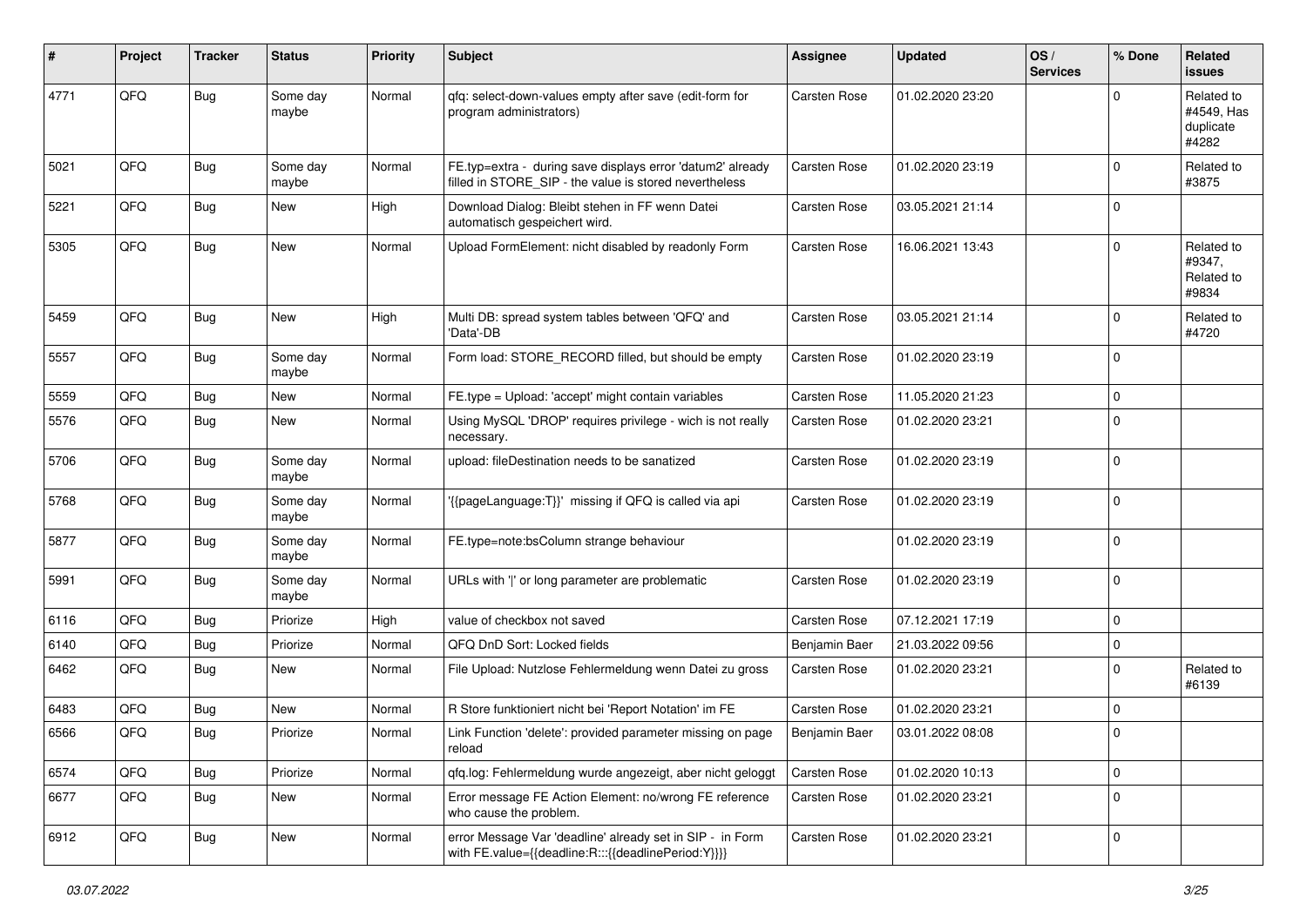| #    | Project | <b>Tracker</b> | <b>Status</b>     | <b>Priority</b> | <b>Subject</b>                                                                                        | Assignee            | <b>Updated</b>   | OS/<br><b>Services</b> | % Done      | Related<br>issues    |
|------|---------|----------------|-------------------|-----------------|-------------------------------------------------------------------------------------------------------|---------------------|------------------|------------------------|-------------|----------------------|
| 7002 | QFQ     | Bug            | New               | Normal          | Dynamic Update: row does not disappear / appear                                                       | Carsten Rose        | 01.02.2020 23:22 |                        | $\Omega$    |                      |
| 7014 | QFQ     | Bug            | <b>New</b>        | Normal          | Sending invalid emails succeeds when<br>debug.redirectAllMailTo is set                                | Carsten Rose        | 01.02.2020 23:21 |                        | $\Omega$    |                      |
| 7101 | QFQ     | <b>Bug</b>     | Some day<br>maybe | Normal          | 'form' in SIP and 'report' - breaks                                                                   |                     | 01.02.2020 23:20 |                        | $\Omega$    |                      |
| 7219 | QFQ     | <b>Bug</b>     | <b>New</b>        | Normal          | typeSheadSql / typeAheadSqlPrefetch: change to curly<br>braces                                        | Carsten Rose        | 01.02.2020 23:21 |                        | $\Omega$    |                      |
| 7261 | QFQ     | <b>Bug</b>     | New               | Normal          | Report pathFilename for user without path, only the filename                                          | <b>Carsten Rose</b> | 01.02.2020 23:21 |                        | $\Omega$    |                      |
| 7281 | QFQ     | Bug            | Some day<br>maybe | Normal          | Subrecords: on large screen separator line too short                                                  |                     | 01.02.2020 23:19 |                        | $\mathbf 0$ |                      |
| 7402 | QFQ     | <b>Bug</b>     | Some day<br>maybe | Normal          | thumbnail cache: outdated picture when permission denied<br>and permission resolved.                  |                     | 01.02.2020 23:20 |                        | $\Omega$    |                      |
| 7456 | QFQ     | Bug            | Some day<br>maybe | Low             | Todos in Code: solve or make ticket                                                                   | Carsten Rose        | 16.09.2021 15:10 |                        | $\mathbf 0$ |                      |
| 7512 | QFQ     | Bug            | New               | Normal          | FE: inputType=number >> 'pattern' is not respected                                                    | Carsten Rose        | 01.02.2020 23:22 |                        | $\Omega$    |                      |
| 7513 | QFQ     | Bug            | New               | Normal          | Radios not correct aligned                                                                            | Carsten Rose        | 01.02.2020 23:22 |                        | 0           |                      |
| 7524 | QFQ     | Bug            | New               | Normal          | QFQ throws a 'General Error' if 'fileadmin/protected/log/' is<br>not writeable                        | Carsten Rose        | 01.02.2020 23:22 |                        | $\Omega$    |                      |
| 7547 | QFQ     | <b>Bug</b>     | <b>New</b>        | Normal          | Error Message in afterSave: wrong parameter column<br>reported                                        | Carsten Rose        | 01.02.2020 23:22 |                        | $\Omega$    |                      |
| 7574 | QFQ     | <b>Bug</b>     | <b>New</b>        | Normal          | Substitute error: form element not reported / dont parse<br>Form.note                                 | Carsten Rose        | 01.02.2020 23:21 |                        | $\Omega$    |                      |
| 7616 | QFQ     | Bug            | Priorize          | Normal          | Selectlist with Enum & Dynamic Update                                                                 | Carsten Rose        | 01.02.2020 10:13 |                        | $\mathbf 0$ |                      |
| 7650 | QFQ     | Bug            | New               | High            | Optional do not show 'required' sign on FormElement                                                   | Carsten Rose        | 03.05.2021 21:14 |                        | $\mathbf 0$ |                      |
| 7656 | QFQ     | <b>Bug</b>     | Priorize          | Normal          | FE with required, 'pattern' and 'extraButtonLock': always<br>complain about missing value             | Carsten Rose        | 01.02.2020 10:13 |                        | $\mathbf 0$ |                      |
| 7685 | QFQ     | <b>Bug</b>     | New               | Normal          | Open FormElement from QFQ error message and save<br>modified record: error about missing {{formId:F}} | Carsten Rose        | 01.02.2020 23:22 |                        | $\Omega$    |                      |
| 7795 | QFQ     | <b>Bug</b>     | <b>New</b>        | Normal          | Readonly Form: Typeahead-Felder                                                                       | Carsten Rose        | 01.02.2020 23:22 |                        | 0           | Related to<br>#10640 |
| 7890 | QFQ     | Bug            | <b>New</b>        | Normal          | FormElement 'required': extraButtonInfo not aligned                                                   | <b>Carsten Rose</b> | 11.06.2021 21:17 |                        | $\Omega$    | Related to<br>#11517 |
| 7899 | QFQ     | <b>Bug</b>     | New               | High            | Fe.type=password / retype / required: always complain<br>about missing value                          | Carsten Rose        | 03.05.2021 21:14 |                        | $\mathbf 0$ |                      |
| 8037 | QFQ     | <b>Bug</b>     | Priorize          | Normal          | FE.type=upload (advanced mode): {{slaveId:V}} missing<br>during dynamic update                        | Carsten Rose        | 01.02.2020 10:13 |                        | $\mathbf 0$ |                      |
| 8049 | QFQ     | <b>Bug</b>     | New               | Normal          | FE.type=note, column 'value': text moves some pixel to top<br>after save                              | Carsten Rose        | 01.02.2020 23:22 |                        | 0           |                      |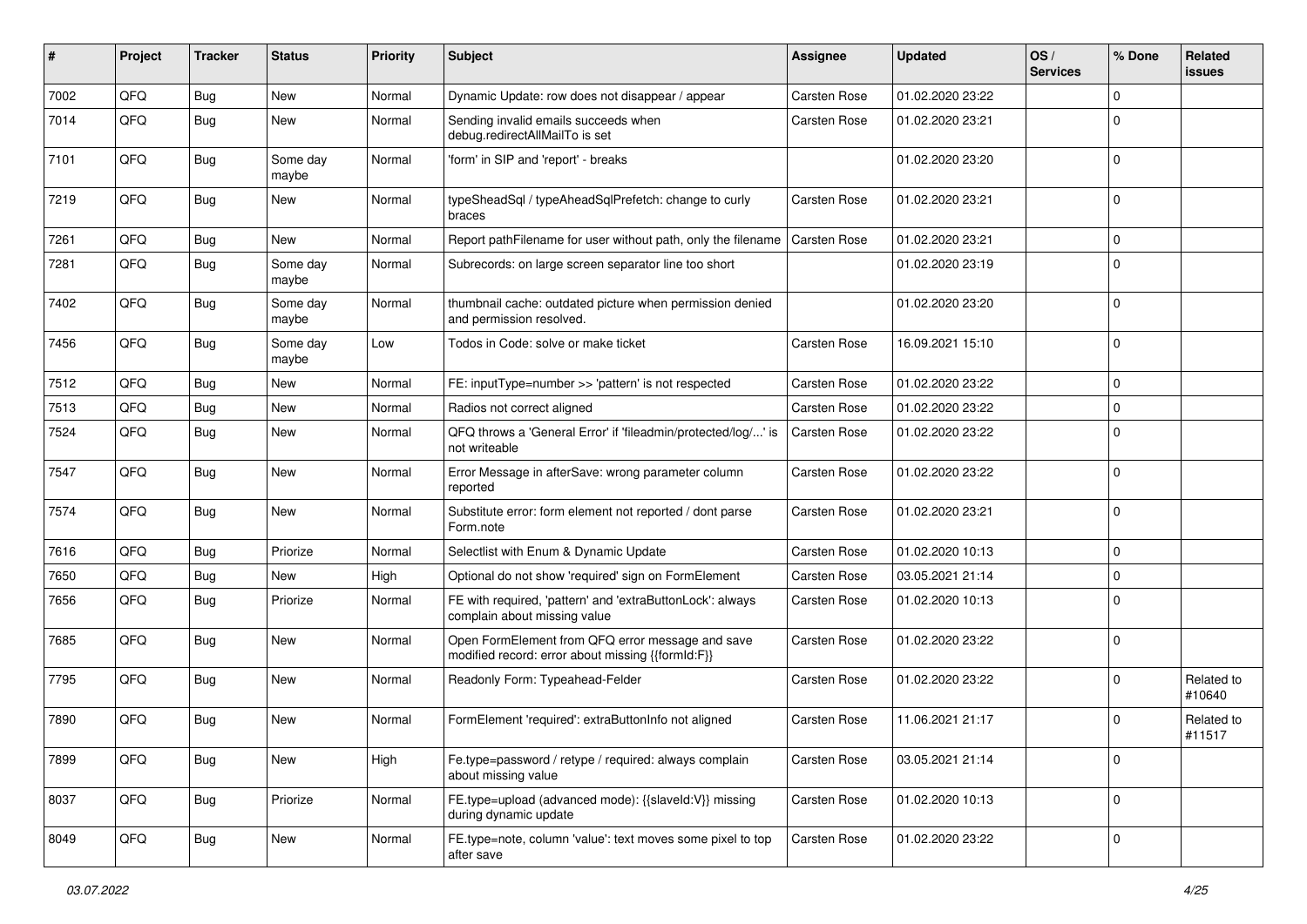| #    | Project | <b>Tracker</b> | <b>Status</b>     | <b>Priority</b> | Subject                                                                       | Assignee            | <b>Updated</b>   | OS/<br><b>Services</b> | % Done       | Related<br><b>issues</b>                     |
|------|---------|----------------|-------------------|-----------------|-------------------------------------------------------------------------------|---------------------|------------------|------------------------|--------------|----------------------------------------------|
| 8083 | QFQ     | <b>Bug</b>     | <b>New</b>        | High            | FormEditor: primary table list does not respect<br>'indexDb={{indexData:Y}}'  | Carsten Rose        | 03.05.2021 21:14 |                        | $\Omega$     | Has<br>duplicate<br>#6678                    |
| 8106 | QFQ     | Bug            | Some day<br>maybe | Normal          | Dynamic Update: Feld kann nicht auf empty zurückgesetzt<br>werden             | Carsten Rose        | 11.12.2019 16:01 |                        | $\Omega$     |                                              |
| 8316 | QFQ     | <b>Bug</b>     | Feedback          | Normal          | Documentation/Behaviour for Nested Queries and<br>Record-Store confusing      | Nicola Chiapolini   | 20.11.2019 09:14 |                        | $\Omega$     |                                              |
| 8431 | QFQ     | Bug            | <b>New</b>        | High            | autocron.php with wrong path                                                  | Carsten Rose        | 03.05.2021 21:14 |                        | $\Omega$     |                                              |
| 8668 | QFQ     | <b>Bug</b>     | <b>New</b>        | High            | Pill disabled: dyamic mode 'hidden' not respected - FE is still<br>required   | <b>Carsten Rose</b> | 03.05.2021 21:14 |                        | $\Omega$     |                                              |
| 8891 | QFQ     | <b>Bug</b>     | <b>New</b>        | High            | formSubmitLog: do not log passwords                                           | Enis Nuredini       | 25.03.2022 09:06 |                        | $\Omega$     |                                              |
| 9013 | QFQ     | <b>Bug</b>     | <b>New</b>        | Normal          | Error in Twig template not handled                                            | Carsten Rose        | 20.10.2021 13:43 |                        | $\Omega$     |                                              |
| 9020 | QFQ     | Bug            | Some day<br>maybe | Normal          | radio mit buttonClass und dynamicUpdate lassen sich nicht<br>kombinieren      |                     | 11.12.2019 16:01 |                        | $\Omega$     |                                              |
| 9024 | QFQ     | Bug            | Some day<br>maybe | Normal          | QFQ Einarbeitung                                                              |                     | 01.02.2020 15:56 |                        | $\mathbf 0$  |                                              |
| 9077 | QFQ     | Bug            | <b>New</b>        | Normal          | typeAheadSql: report broken SQL                                               | <b>Carsten Rose</b> | 29.06.2022 22:35 |                        | <sup>0</sup> | Related to<br>#4018                          |
| 9121 | QFQ     | Bug            | Priorize          | High            | sip links have r and __dbIndexData set                                        | Carsten Rose        | 12.06.2021 10:41 |                        | $\Omega$     |                                              |
| 9126 | QFQ     | Bug            | Some day<br>maybe | Normal          | hidden Form elements are present in page source                               |                     | 02.01.2021 18:41 |                        | $\Omega$     |                                              |
| 9127 | QFQ     | Bug            | <b>New</b>        | Normal          | Error Message: change 'roll over' color - text not readable                   | <b>Carsten Rose</b> | 01.02.2020 23:22 |                        | $\Omega$     |                                              |
| 9173 | QFQ     | Bug            | Priorize          | Urgent          | Stale Record Lock: Firefox                                                    | Carsten Rose        | 03.05.2021 21:14 |                        | 0            | Related to<br>#9789                          |
| 9177 | QFQ     | <b>Bug</b>     | <b>New</b>        | Normal          | Bug? QFQ tries to save an action FE, which has real<br>existing column name   | Carsten Rose        | 01.02.2020 23:22 |                        | $\Omega$     |                                              |
| 9275 | QFQ     | <b>Bug</b>     | <b>New</b>        | Normal          | autcron: t3 page, which takes to long to respond, is not<br>reported properly | Carsten Rose        | 01.02.2020 23:22 |                        | 100          |                                              |
| 9281 | QFQ     | Bug            | Some day<br>maybe | Normal          | Allow STRICT_TRANS_TABLES                                                     | <b>Carsten Rose</b> | 02.01.2021 18:43 |                        | $\Omega$     |                                              |
| 9317 | QFQ     | Bug            | <b>New</b>        | Normal          | FE.type=note: with dynamic show/hidden an empty label<br>causes trouble       | Carsten Rose        | 01.02.2020 23:22 |                        | $\Omega$     |                                              |
| 9347 | QFQ     | <b>Bug</b>     | <b>New</b>        | High            | FE.type=upload with dynamic show/hidden: required not<br>detected             | Carsten Rose        | 12.06.2021 10:40 |                        | 0            | Related to<br>#5305.<br>Related to<br>#12398 |
| 9531 | QFQ     | Bug            | New               | High            | FE File: Dynamic Update / modeSql / required detected<br>even it not set      | <b>Carsten Rose</b> | 11.06.2021 20:32 |                        | $\Omega$     | Related to<br>#12398                         |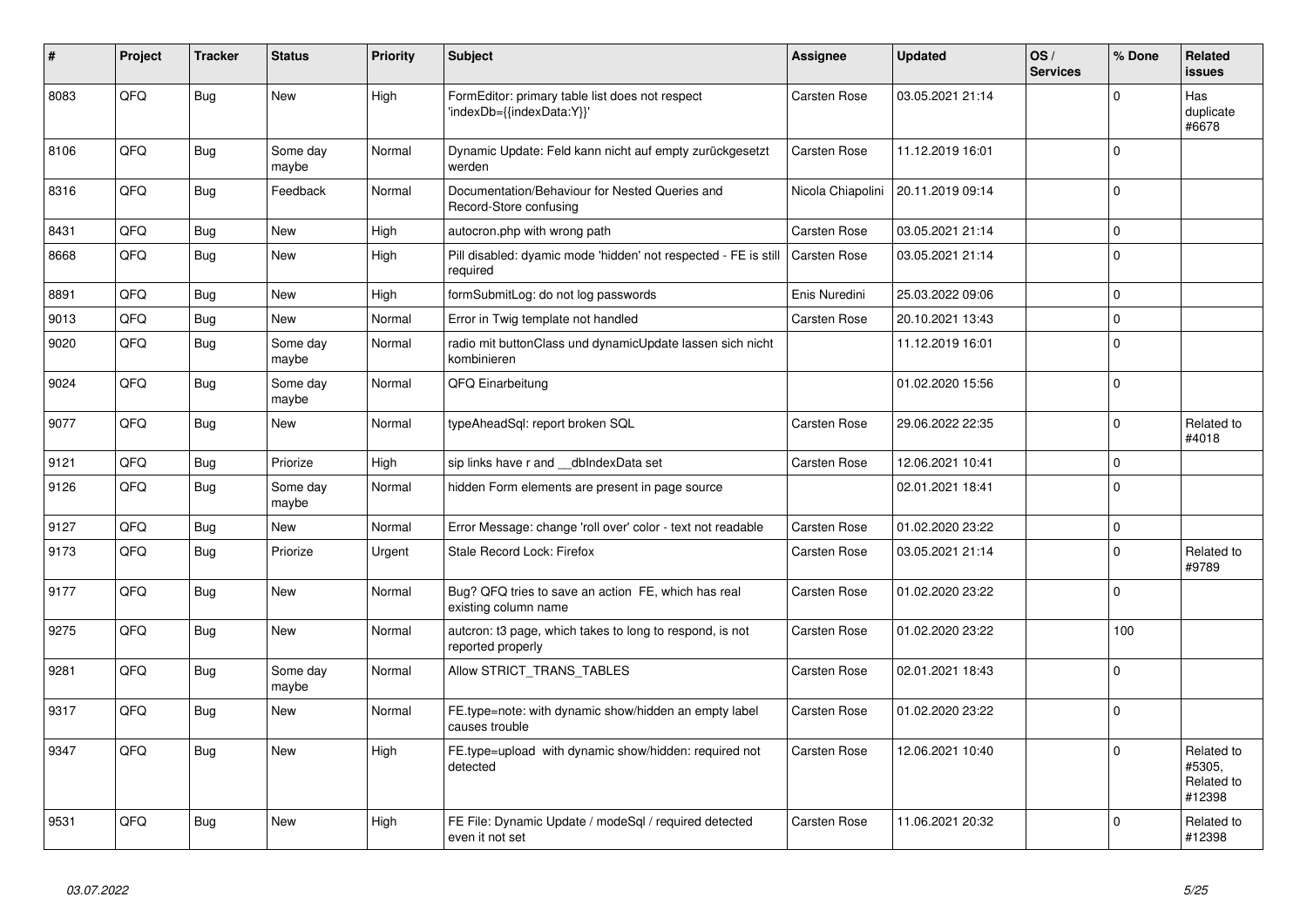| #     | Project | <b>Tracker</b> | <b>Status</b>     | <b>Priority</b> | <b>Subject</b>                                                                                           | <b>Assignee</b> | <b>Updated</b>   | OS/<br><b>Services</b> | % Done      | Related<br><b>issues</b>                                                |
|-------|---------|----------------|-------------------|-----------------|----------------------------------------------------------------------------------------------------------|-----------------|------------------|------------------------|-------------|-------------------------------------------------------------------------|
| 9533  | QFQ     | <b>Bug</b>     | New               | Normal          | FE.type=upload: Check in 'beforeSave' if upload is given                                                 | Carsten Rose    | 01.02.2020 23:22 |                        | $\Omega$    | Related to<br>#11523                                                    |
| 9534  | QFQ     | <b>Bug</b>     | Priorize          | Urgent          | FE.type=upload: 'Unknown Mode: ID"                                                                       | Carsten Rose    | 03.05.2021 21:14 |                        | $\mathbf 0$ | Related to<br>#9532                                                     |
| 9535  | QFQ     | <b>Bug</b>     | Feedback          | Normal          | Report:  AS '_vertical' - column to wide - vertical >> rot45,<br>rot90                                   | Benjamin Baer   | 01.02.2020 15:56 |                        | $\Omega$    |                                                                         |
| 9669  | QFQ     | <b>Bug</b>     | Some day<br>maybe | Normal          | Checkbox / Template Group: radio/checkbox visible broken<br>after 'add'                                  | Carsten Rose    | 16.06.2021 13:47 |                        | 0           | Related to<br>#8091                                                     |
| 9691  | QFQ     | Bug            | In Progress       | Normal          | Checkbox: dynamic update > readonly                                                                      | Carsten Rose    | 01.02.2020 23:22 |                        | 50          | Related to<br>#9834                                                     |
| 9773  | QFQ     | <b>Bug</b>     | New               | Normal          | form.parameter.formModeGlobal=requiredOff                                                                | Carsten Rose    | 01.02.2020 15:56 |                        | $\Omega$    |                                                                         |
| 9783  | QFQ     | <b>Bug</b>     | New               | Normal          | Email with special characters                                                                            | Carsten Rose    | 01.02.2020 23:22 |                        | $\mathbf 0$ |                                                                         |
| 9789  | QFQ     | <b>Bug</b>     | In Progress       | High            | Record Lock: release to early on 'leave page'                                                            | Carsten Rose    | 10.01.2022 09:25 |                        | 100         | Related to<br>#10081,<br>Related to<br>#9173.<br>Related to<br>#8702    |
| 9834  | QFQ     | <b>Bug</b>     | Priorize          | Normal          | Input elements with tag 'disabled' are missing on<br>form-submit: server option 'processReadOnly' broken | Carsten Rose    | 07.12.2021 16:43 |                        | $\Omega$    | Related to<br>#9691,<br>Related to<br>#5305, Has<br>duplicate<br>#12331 |
| 9855  | QFQ     | <b>Bug</b>     | New               | Normal          | <b>Required Check</b>                                                                                    |                 | 01.02.2020 15:56 |                        | 0           |                                                                         |
| 9862  | QFQ     | <b>Bug</b>     | Priorize          | Normal          | Failed writing to sql mail qfq.log should throw an exception                                             | Carsten Rose    | 01.02.2020 10:13 |                        | $\mathbf 0$ |                                                                         |
| 9898  | QFQ     | <b>Bug</b>     | Feedback          | Normal          | Formular trotz Timeout gespeichert                                                                       | Benjamin Baer   | 01.02.2020 15:56 |                        | $\mathbf 0$ |                                                                         |
| 9947  | QFQ     | <b>Bug</b>     | Priorize          | Normal          | Unwanted error message if missing 'typeAheadSqlPrefetch'                                                 | Carsten Rose    | 01.02.2020 10:13 |                        | $\mathbf 0$ |                                                                         |
| 9958  | QFQ     | <b>Bug</b>     | Priorize          | Normal          | Broken subrecord query: no error message                                                                 | Carsten Rose    | 05.02.2021 15:15 |                        | $\mathbf 0$ |                                                                         |
| 9975  | QFQ     | <b>Bug</b>     | Priorize          | Normal          | Dropdown Menu: 'r:3' broken                                                                              | Carsten Rose    | 01.02.2020 10:13 |                        | $\mathbf 0$ |                                                                         |
| 10081 | QFQ     | <b>Bug</b>     | New               | High            | Stale record lock after 'forbidden' character                                                            | Carsten Rose    | 03.05.2021 21:12 |                        | $\mathbf 0$ | Related to<br>#10082,<br>Related to<br>#9789                            |
| 10082 | QFQ     | <b>Bug</b>     | New               | Normal          | FE.type=SELECT - 'sanatize' Class                                                                        | Carsten Rose    | 07.05.2020 09:36 |                        | $\mathbf 0$ | Related to<br>#10081                                                    |
| 10322 | QFQ     | <b>Bug</b>     | New               | Normal          | FormElement / Radio: missing column 'enum' >> FE not<br>reported                                         | Carsten Rose    | 07.05.2020 09:37 |                        | 0           |                                                                         |
| 10324 | QFQ     | Bug            | New               | Normal          | Excel Export mit Template funktioniert nur, wenn Template<br>vor uid kommt                               |                 | 30.03.2020 11:20 |                        | $\mathbf 0$ | Related to<br>#10257                                                    |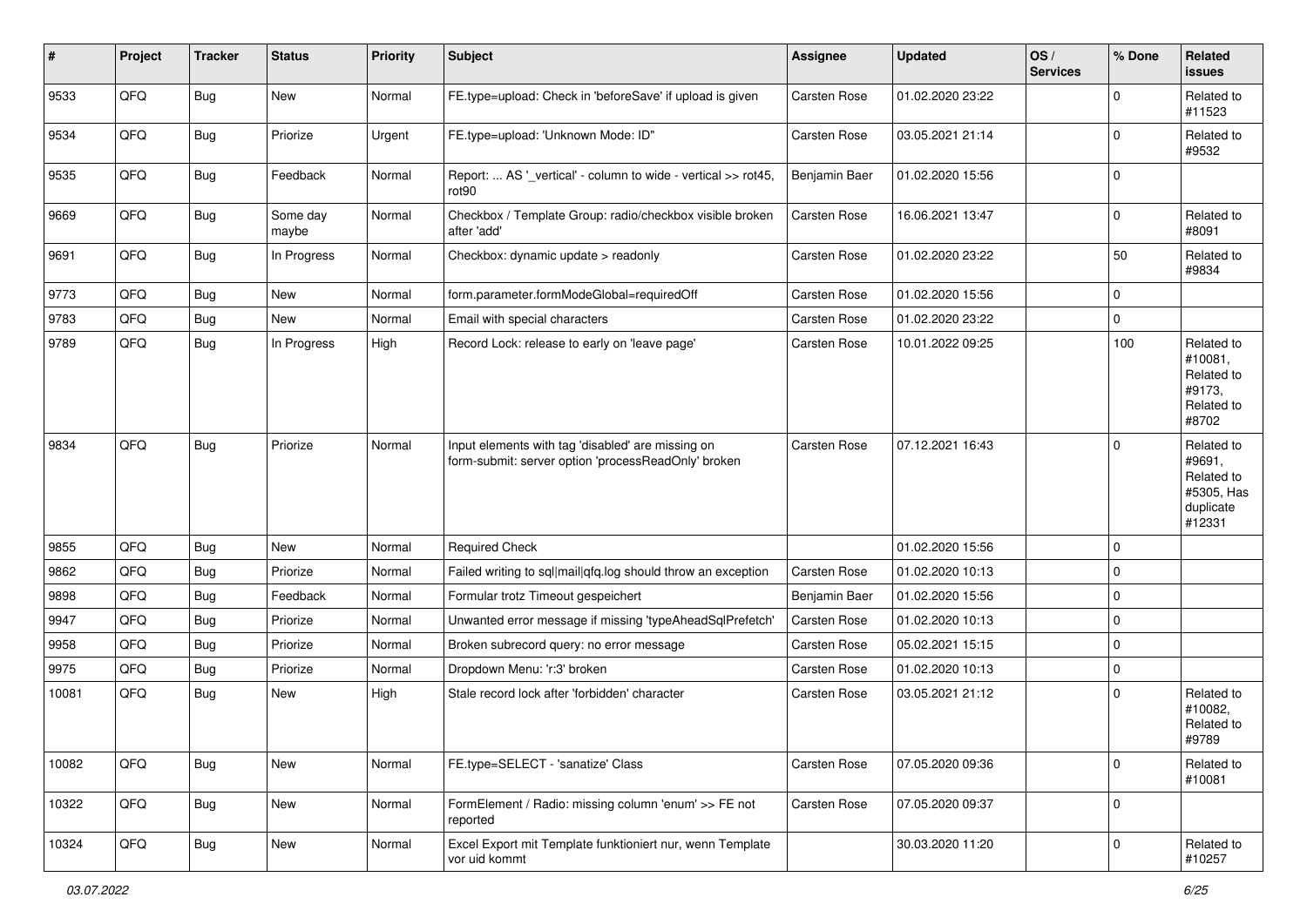| #     | Project | <b>Tracker</b> | <b>Status</b> | <b>Priority</b> | Subject                                                                             | Assignee            | <b>Updated</b>   | OS/<br><b>Services</b> | % Done      | Related<br><b>issues</b>                                                                                                       |
|-------|---------|----------------|---------------|-----------------|-------------------------------------------------------------------------------------|---------------------|------------------|------------------------|-------------|--------------------------------------------------------------------------------------------------------------------------------|
| 10506 | QFQ     | <b>Bug</b>     | <b>New</b>    | High            | Template Group broken on MultiDB instance                                           | Carsten Rose        | 03.05.2021 21:12 |                        | $\Omega$    | Related to<br>#10505                                                                                                           |
| 10508 | QFQ     | <b>Bug</b>     | <b>New</b>    | High            | Multi Form broken on Multi DB Instance                                              | Carsten Rose        | 03.05.2021 21:12 |                        | $\mathbf 0$ |                                                                                                                                |
| 10588 | QFQ     | <b>Bug</b>     | New           | Normal          | typeahed Tag: Doku anpassen                                                         | Carsten Rose        | 12.11.2020 23:45 |                        | $\mathbf 0$ |                                                                                                                                |
| 10640 | QFQ     | <b>Bug</b>     | <b>New</b>    | High            | TypeAhead Tag: FE editierbar trotz readOnly                                         | Carsten Rose        | 03.05.2021 21:12 |                        | $\mathbf 0$ | Related to<br>#7795                                                                                                            |
| 10658 | QFQ     | <b>Bug</b>     | New           | Normal          | processReadOnly broken                                                              | <b>Carsten Rose</b> | 27.05.2020 17:55 |                        | $\mathbf 0$ |                                                                                                                                |
| 10661 | QFQ     | <b>Bug</b>     | In Progress   | Normal          | Typo3 Warnungen                                                                     | Carsten Rose        | 07.09.2021 13:23 |                        | $\mathbf 0$ | Related to<br>#12440                                                                                                           |
| 10704 | QFQ     | <b>Bug</b>     | New           | Normal          | wkhtml problem rendering fullCalendar.js / fabric.js >><br>successor: puppeteer     | Carsten Rose        | 12.11.2020 23:45 |                        | $\mathbf 0$ | Related to<br>#5024,<br>Related to<br>#4650,<br>Related to<br>#10715                                                           |
| 10759 | QFQ     | <b>Bug</b>     | <b>New</b>    | Normal          | emptyMeansNull - Feld falsch aktualisiert                                           |                     | 12.11.2020 23:45 |                        | $\mathbf 0$ |                                                                                                                                |
| 10766 | QFQ     | <b>Bug</b>     | New           | High            | Radiobutton / parameter.buttonClass=btn-default: dynamic<br>update                  |                     | 03.05.2021 21:12 |                        | $\mathbf 0$ | Related to<br>#11237                                                                                                           |
| 10890 | QFQ     | <b>Bug</b>     | New           | Normal          | AutoCron hangs                                                                      |                     | 20.07.2020 13:56 |                        | $\mathbf 0$ |                                                                                                                                |
| 10937 | QFQ     | <b>Bug</b>     | <b>New</b>    | Normal          | Fehler mit abhängigen Select- Feldern beim Positionieren                            | Carsten Rose        | 12.11.2020 23:45 |                        | $\mathbf 0$ |                                                                                                                                |
| 11057 | QFQ     | <b>Bug</b>     | <b>New</b>    | High            | Checkboxes ohne span.checkmark im Report werden<br>ausgeblendet                     | Benjamin Baer       | 03.05.2021 21:12 |                        | $\mathbf 0$ | Related to<br>#11039                                                                                                           |
| 11195 | QFQ     | <b>Bug</b>     | <b>New</b>    | Low             | Dynamic Update: Note not updated if new text is empty<br>(v20.4)                    |                     | 25.09.2020 11:14 |                        | $\mathbf 0$ |                                                                                                                                |
| 11237 | QFQ     | <b>Bug</b>     | <b>New</b>    | High            | Radiobutton / parameter.buttonClass= btn-default - kein dirty<br>Trigger            | Benjamin Baer       | 03.05.2021 21:12 |                        | $\Omega$    | Related to<br>#10766                                                                                                           |
| 11239 | QFQ     | <b>Bug</b>     | New           | Normal          | Radiobutton (plain): horizontales Rendern abhängig vom<br>Datentyp in der Datenbank | Carsten Rose        | 30.09.2020 18:37 |                        | $\mathbf 0$ |                                                                                                                                |
| 11347 | QFQ     | <b>Bug</b>     | Feedback      | Normal          | If Bedingungen funktionieren nicht korrekt                                          | Christoph Fuchs     | 21.03.2021 20:37 |                        | $\mathbf 0$ |                                                                                                                                |
| 11517 | QFQ     | <b>Bug</b>     | In Progress   | Normal          | extraButtonInfo Broken for multiple FormElements                                    | <b>Carsten Rose</b> | 12.05.2022 13:12 |                        | $\mathbf 0$ | Related to<br>#7890,<br>Related to<br>#3811, Has<br>duplicate<br>#10905, Has<br>duplicate<br>#10553, Has<br>duplicate<br>#6779 |
| 11522 | QFQ     | Bug            | New           | Normal          | Aus/Einblenden von Reitern                                                          |                     | 13.11.2020 14:58 |                        | $\pmb{0}$   |                                                                                                                                |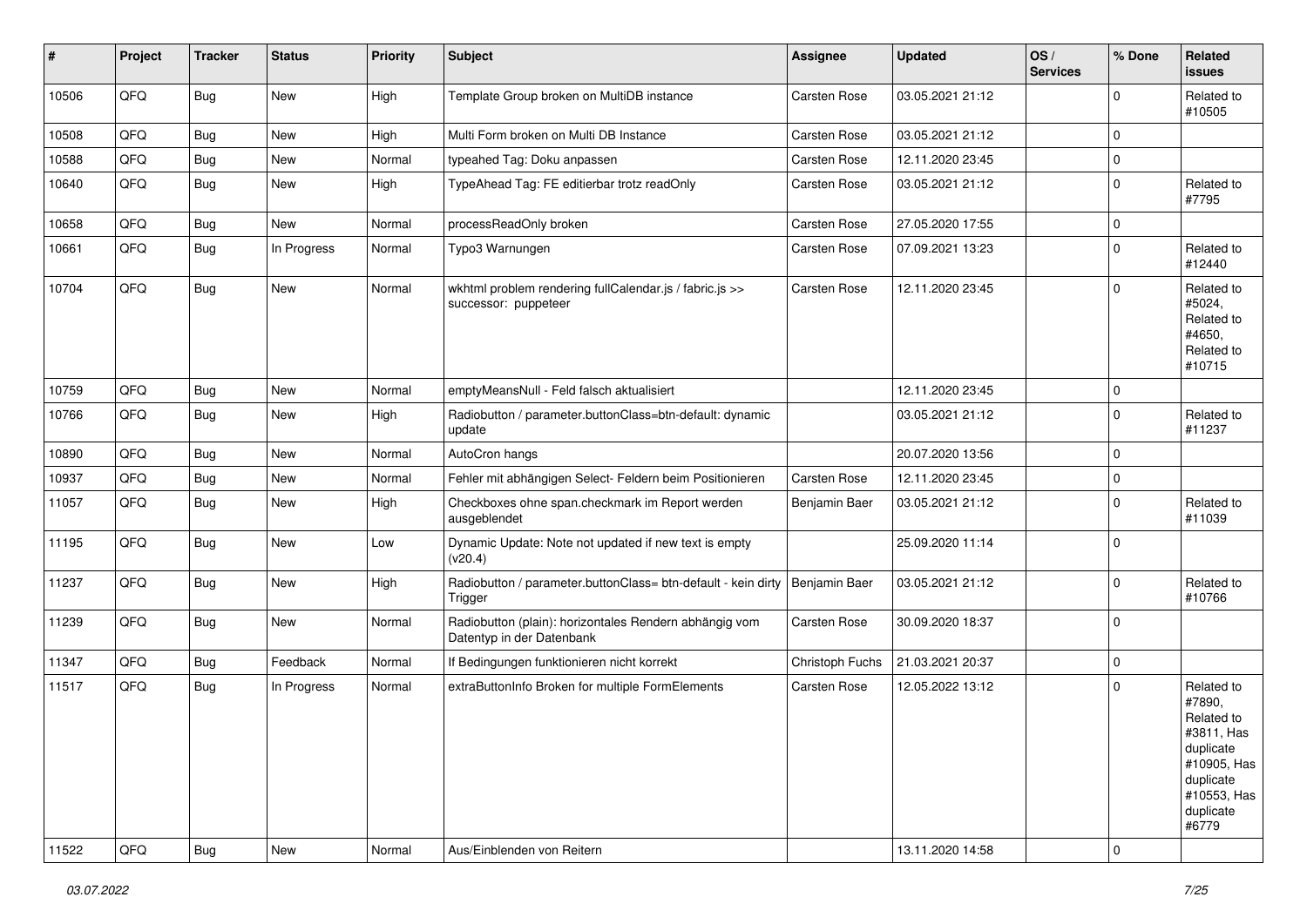| #     | Project | <b>Tracker</b> | <b>Status</b> | <b>Priority</b> | Subject                                                                                                                                             | Assignee            | <b>Updated</b>   | OS/<br><b>Services</b> | % Done      | Related<br>issues                             |
|-------|---------|----------------|---------------|-----------------|-----------------------------------------------------------------------------------------------------------------------------------------------------|---------------------|------------------|------------------------|-------------|-----------------------------------------------|
| 11630 | QFQ     | <b>Bug</b>     | Feedback      | High            | Bitte check ob CALL() in 20.11.0 noch so funktioniert wie in<br>20.4.1                                                                              | Enis Nuredini       | 28.05.2022 13:45 |                        | 0           | Related to<br>#11325                          |
| 11667 | QFQ     | <b>Bug</b>     | <b>New</b>    | Normal          | MySQL mariadb-server-10.3: Incorrect datetime value                                                                                                 | Carsten Rose        | 03.05.2021 20:48 |                        | $\Omega$    |                                               |
| 11668 | QFQ     | <b>Bug</b>     | New           | Normal          | Play function.sql - problem with mysql                                                                                                              | Carsten Rose        | 03.05.2021 20:48 |                        | $\Omega$    |                                               |
| 11695 | QFQ     | <b>Bug</b>     | <b>New</b>    | Normal          | MultiForm required FE Error                                                                                                                         | Carsten Rose        | 04.12.2020 13:34 |                        | 0           |                                               |
| 11715 | QFQ     | <b>Bug</b>     | New           | Normal          | acceptZeroAsRequired and requiredOffButMark do not<br>coincide                                                                                      |                     | 08.12.2020 12:13 |                        | $\Omega$    |                                               |
| 11752 | QFQ     | Bug            | <b>New</b>    | Normal          | checkbox renders multiple input elements with same name                                                                                             | Carsten Rose        | 17.12.2020 14:58 |                        | $\Omega$    | Related to<br>#11750                          |
| 12040 | QFQ     | <b>Bug</b>     | <b>New</b>    | Normal          | FE Mode 'hidden' für zwei FEs auf einer Zeile                                                                                                       | Carsten Rose        | 18.02.2021 10:13 |                        | $\Omega$    |                                               |
| 12045 | QFQ     | Bug            | New           | Normal          | templateGroup afterSave FE: Aufruf ohne<br>sqlHonorFormElements funktioniert nicht                                                                  | Carsten Rose        | 18.02.2021 16:33 |                        | $\Omega$    |                                               |
| 12066 | QFQ     | <b>Bug</b>     | New           | High            | enterAsSubmit: Forward wird nicht ausgeführt                                                                                                        | Enis Nuredini       | 29.05.2022 09:23 |                        | $\Omega$    |                                               |
| 12133 | QFQ     | <b>Bug</b>     | <b>New</b>    | Normal          | NPM, phpSpreadSheet aktualisieren                                                                                                                   | <b>Carsten Rose</b> | 15.03.2021 09:04 |                        | $\Omega$    |                                               |
| 12187 | QFQ     | <b>Bug</b>     | <b>New</b>    | Normal          | Trigger FormAsFile() via Report: probably problem with multi<br>DB setup                                                                            | Carsten Rose        | 20.03.2021 21:20 |                        | $\mathbf 0$ |                                               |
| 12325 | QFQ     | <b>Bug</b>     | Priorize      | Normal          | MultiDB form.dbIndex not working for report syntax                                                                                                  | <b>Carsten Rose</b> | 07.09.2021 13:37 |                        | $\Omega$    | Related to<br>#12145,<br>Related to<br>#12314 |
| 12327 | QFQ     | <b>Bug</b>     | <b>New</b>    | Normal          | Copy to clipboard: Glyphicon can not be changed                                                                                                     | Carsten Rose        | 27.12.2021 17:59 |                        | $\mathbf 0$ |                                               |
| 12395 | QFQ     | <b>Bug</b>     | ToDo          | High            | QFQ Function: Result two times shown                                                                                                                | Carsten Rose        | 18.02.2022 08:59 |                        | $\mathbf 0$ |                                               |
| 12463 | QFQ     | <b>Bug</b>     | ToDo          | High            | QFQ Function: 'function' and 'sql' on same level - output of<br>sal is shown two times.                                                             | Carsten Rose        | 15.12.2021 16:31 |                        | $\Omega$    |                                               |
| 12468 | QFQ     | <b>Bug</b>     | <b>New</b>    | Urgent          | Form: update Form.title after save                                                                                                                  | Carsten Rose        | 03.05.2021 21:12 |                        | $\mathbf 0$ |                                               |
| 12508 | QFQ     | <b>Bug</b>     | In Progress   | High            | gfg Form: sendMail                                                                                                                                  | Karin Niffeler      | 19.03.2022 17:48 |                        | $\mathbf 0$ |                                               |
| 12512 | QFQ     | <b>Bug</b>     | <b>New</b>    | Normal          | Some MySQL Installation can't use 'stored procedures'                                                                                               | Carsten Rose        | 19.03.2022 17:48 |                        | 0           |                                               |
| 12513 | QFQ     | <b>Bug</b>     | <b>New</b>    | High            | Implement server side check of maxlength                                                                                                            | Carsten Rose        | 07.12.2021 17:19 |                        | $\Omega$    |                                               |
| 12520 | QFQ     | <b>Bug</b>     | New           | Normal          | Switch FE User: still active even FE User session expired                                                                                           | Carsten Rose        | 19.03.2022 17:48 |                        | $\Omega$    |                                               |
| 12545 | QFQ     | <b>Bug</b>     | New           | Urgent          | sql.log not created / updated                                                                                                                       | <b>Carsten Rose</b> | 14.12.2021 16:02 |                        | $\mathbf 0$ |                                               |
| 12546 | QFQ     | Bug            | Feedback      | Normal          | Branch 'Development' - Unit Tests mit dirty workaround<br>angepasst                                                                                 | Carsten Rose        | 19.03.2022 17:48 |                        | 0           |                                               |
| 12581 | QFQ     | <b>Bug</b>     | New           | Normal          | Form.forward=close: Record 'new' in new browser tab ><br>save (& close) >> Form is not reloaded with new created<br>record id and stays in mode=new | Carsten Rose        | 19.03.2022 17:48 |                        | $\Omega$    |                                               |
| 12670 | QFQ     | <b>Bug</b>     | New           | High            | Dropdown-Menu classes können nicht mehr angegeben<br>werden                                                                                         | Carsten Rose        | 07.12.2021 17:19 |                        | $\mathbf 0$ |                                               |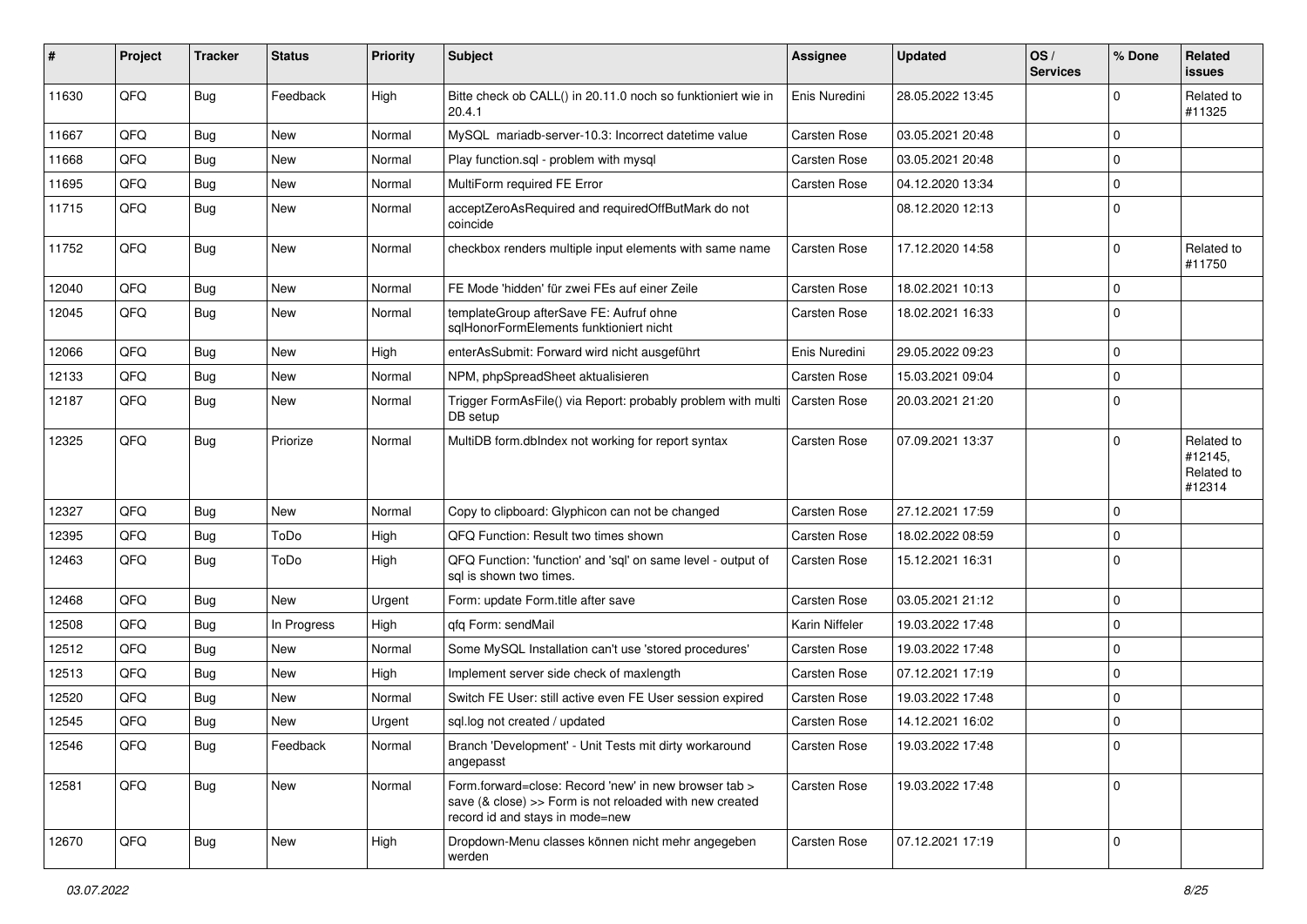| #     | Project | <b>Tracker</b> | <b>Status</b> | <b>Priority</b> | <b>Subject</b>                                                                           | <b>Assignee</b>     | <b>Updated</b>   | OS/<br><b>Services</b> | % Done         | Related<br><b>issues</b>                         |
|-------|---------|----------------|---------------|-----------------|------------------------------------------------------------------------------------------|---------------------|------------------|------------------------|----------------|--------------------------------------------------|
| 12702 | QFQ     | <b>Bug</b>     | <b>New</b>    | High            | templateGroup: broken in multiDb Setup                                                   | Carsten Rose        | 14.12.2021 16:02 |                        | $\Omega$       |                                                  |
| 12714 | QFQ     | Bug            | <b>New</b>    | Normal          | Conversion of GIF to PDF broken when GIF contains Alpha.                                 | Carsten Rose        | 19.03.2022 17:49 |                        | $\mathbf 0$    |                                                  |
| 12716 | QFQ     | Bug            | <b>New</b>    | Normal          | template group: Pattern only applied to first instance                                   | <b>Carsten Rose</b> | 19.03.2022 17:47 |                        | $\overline{0}$ |                                                  |
| 12974 | QFQ     | <b>Bug</b>     | <b>New</b>    | High            | Sanitize Queries in Action-Elements                                                      | Carsten Rose        | 07.12.2021 17:19 |                        | 0              |                                                  |
| 12989 | QFQ     | Bug            | New           | Normal          | empty string does not trigger dynamic update                                             | Enis Nuredini       | 28.05.2022 11:09 |                        | $\mathbf 0$    |                                                  |
| 13331 | QFQ     | <b>Bug</b>     | <b>New</b>    | Normal          | Multi Form: Clear Icon misplaced                                                         | Carsten Rose        | 19.03.2022 17:47 |                        | $\mathbf 0$    |                                                  |
| 13332 | QFQ     | Bug            | New           | Normal          | Multi Form: Required Felder werden visuell nicht markiert.                               | Carsten Rose        | 19.03.2022 17:47 |                        | $\mathbf 0$    |                                                  |
| 13451 | QFQ     | <b>Bug</b>     | <b>New</b>    | Normal          | Character Counter / Max Character: Problem in Safari                                     | <b>Carsten Rose</b> | 15.04.2022 17:18 |                        | 0              |                                                  |
| 13460 | QFQ     | <b>Bug</b>     | New           | Normal          | Doc: Password set/reset  password should not processed<br>with 'html encode'             | <b>Carsten Rose</b> | 19.03.2022 17:46 |                        | $\mathbf 0$    |                                                  |
| 13528 | QFQ     | <b>Bug</b>     | <b>New</b>    | Normal          | gfg.io > releases: es wird kein neues Release angelegt                                   | Benjamin Baer       | 19.03.2022 17:46 |                        | $\overline{0}$ |                                                  |
| 13592 | QFQ     | Bug            | <b>New</b>    | Normal          | QFQ Build Queue: das vergeben von Tags klappt nicht. Es<br>werden keine Releases gebaut. | Carsten Rose        | 19.03.2022 17:45 |                        | $\mathbf 0$    |                                                  |
| 13647 | QFQ     | <b>Bug</b>     | <b>New</b>    | Normal          | Autofocus funktioniert nicht auf Chrome                                                  | Benjamin Baer       | 19.03.2022 17:44 |                        | 0              |                                                  |
| 13659 | QFQ     | <b>Bug</b>     | <b>New</b>    | Normal          | wrong sanitize class applied to R-store                                                  | Carsten Rose        | 15.01.2022 14:23 |                        | $\mathbf 0$    |                                                  |
| 13689 | QFQ     | <b>Bug</b>     | <b>New</b>    | Normal          | Enter auf Eingabefeld mit ungültigem Wert führt zu blurry<br>Seite                       | Enis Nuredini       | 28.05.2022 10:53 |                        | $\mathbf 0$    | Related to<br>#14245, Has<br>duplicate<br>#11891 |
| 13706 | QFQ     | <b>Bug</b>     | <b>New</b>    | Normal          | Wrong CheckType in FieldElement LastStatus of Form Cron                                  | Carsten Rose        | 21.01.2022 18:20 |                        | 0              |                                                  |
| 13716 | QFQ     | <b>Bug</b>     | New           | High            | Firefox ask to store username/password                                                   | Enis Nuredini       | 30.05.2022 09:31 |                        | $\mathbf 0$    | Related to<br>#13827                             |
| 13767 | QFQ     | <b>Bug</b>     | Feedback      | Normal          | date/time-picker: required shows up/down button orange                                   | Enis Nuredini       | 16.05.2022 23:16 |                        | 0              |                                                  |
| 13899 | QFQ     | <b>Bug</b>     | ToDo          | Normal          | Selenium: zum laufen bringen                                                             | Enis Nuredini       | 25.03.2022 10:24 |                        | $\pmb{0}$      |                                                  |
| 13943 | QFQ     | Bug            | Priorize      | Normal          | unable to find formgroup                                                                 | Enis Nuredini       | 28.05.2022 11:03 |                        | $\pmb{0}$      |                                                  |
| 14077 | QFQ     | Bug            | New           | Normal          | As link: Attribute 'class' missing by r:1 and r:3 - but should<br>set                    | Carsten Rose        | 28.05.2022 11:02 |                        | $\mathbf 0$    | Related to<br>#5342,<br>Related to<br>#4343      |
| 14091 | QFQ     | <b>Bug</b>     | <b>New</b>    | Normal          | inconsistent template path for twig                                                      | Carsten Rose        | 19.04.2022 18:36 |                        | $\mathbf 0$    |                                                  |
| 14175 | QFQ     | Bug            | In Progress   | Normal          | Opening a form with no QFQ Session cookie fails                                          | Carsten Rose        | 03.06.2022 10:40 |                        | $\Omega$       |                                                  |
| 14233 | QFQ     | Bug            | <b>New</b>    | Normal          | AS link: question - HTML is not rendered                                                 | <b>Carsten Rose</b> | 28.05.2022 11:02 |                        | 0              |                                                  |
| 14245 | QFQ     | Bug            | New           | Normal          | Form Save Btn bleibt disabled wenn Datumsfeld über<br>Datepicker geändert                | Enis Nuredini       | 27.05.2022 13:45 |                        | $\mathbf 0$    | Related to<br>#13689                             |
| 14283 | QFQ     | Bug            | Priorize      | Normal          | HEIC / HEIF convert doesn't trigger                                                      | Carsten Rose        | 19.06.2022 16:37 |                        | 0              |                                                  |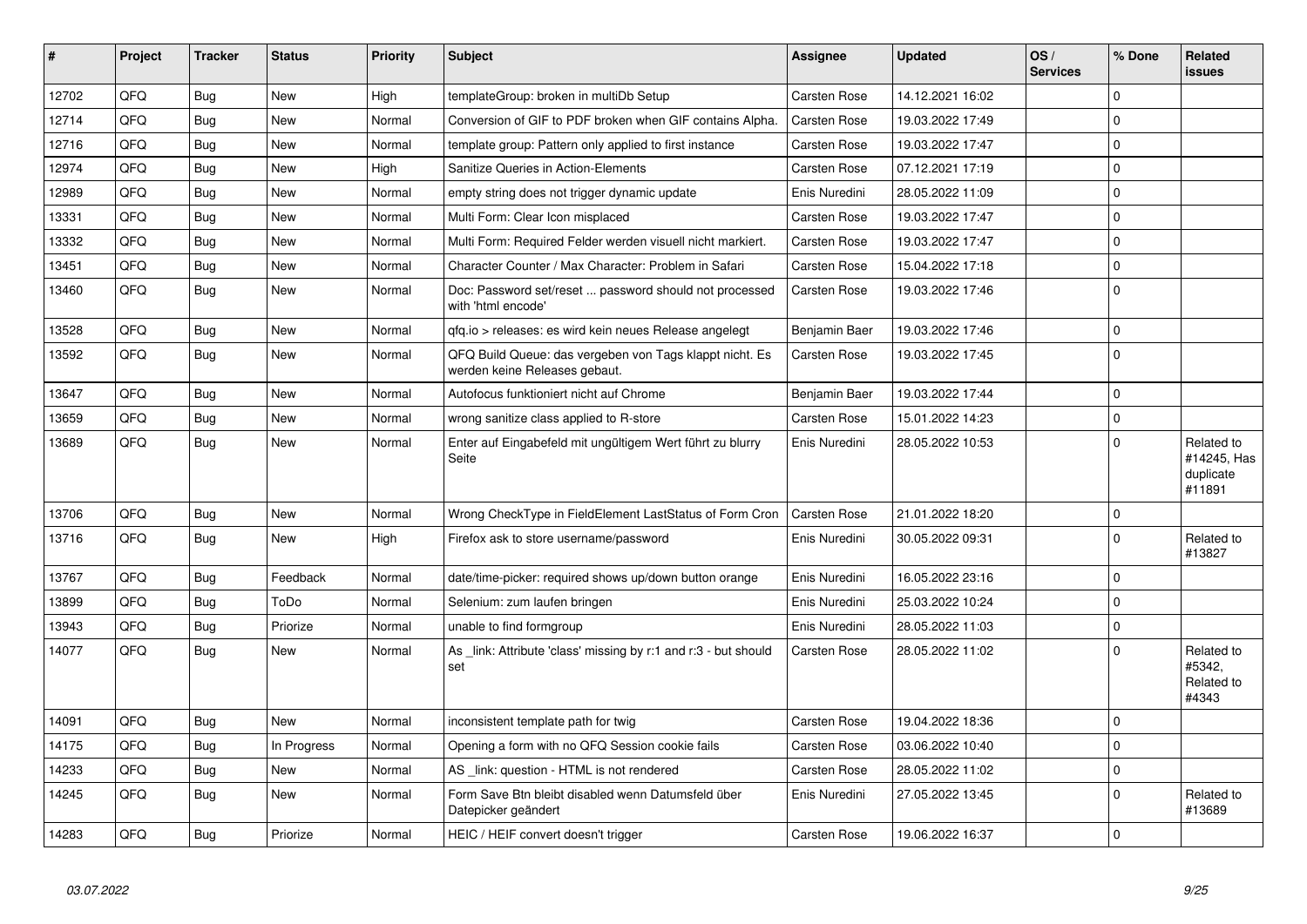| #     | Project | <b>Tracker</b> | <b>Status</b>     | <b>Priority</b> | <b>Subject</b>                                                                                                     | <b>Assignee</b> | <b>Updated</b>   | OS/<br><b>Services</b> | % Done      | <b>Related</b><br><b>issues</b>              |
|-------|---------|----------------|-------------------|-----------------|--------------------------------------------------------------------------------------------------------------------|-----------------|------------------|------------------------|-------------|----------------------------------------------|
| 14303 | QFQ     | <b>Bug</b>     | ToDo              | Normal          | datetime broken with picker                                                                                        | Enis Nuredini   | 17.06.2022 09:02 |                        | $\Omega$    | Related to<br>#12630                         |
| 14304 | QFQ     | <b>Bug</b>     | <b>New</b>        | Normal          | table sorter view safer does not work                                                                              | Carsten Rose    | 10.06.2022 11:49 |                        | $\mathbf 0$ |                                              |
| 14305 | QFQ     | <b>Bug</b>     | New               | Normal          | Inline Report editing does not create history entries                                                              | Carsten Rose    | 10.06.2022 11:55 |                        | $\mathbf 0$ |                                              |
| 14322 | QFQ     | <b>Bug</b>     | New               | Normal          | Form Load: by default no scroll (save & close should be<br>visible)                                                | Enis Nuredini   | 15.06.2022 14:12 |                        | $\mathbf 0$ | Related to<br>#14321,<br>Related to<br>#6232 |
| 14323 | QFQ     | Bug            | In Progress       | Normal          | Report: render=both single - no impact                                                                             | Carsten Rose    | 19.06.2022 18:31 |                        | $\mathbf 0$ |                                              |
| 14377 | QFQ     | <b>Bug</b>     | <b>New</b>        | Normal          | Documentation > General Tips: white page after migration                                                           | Enis Nuredini   | 19.06.2022 16:37 |                        | $\Omega$    |                                              |
| 880   | QFQ     | Feature        | Some day<br>maybe | Urgent          | Security: PHP, SQL Injection, XSS                                                                                  |                 | 03.05.2021 21:14 |                        | $\mathbf 0$ | Related to<br>#14320                         |
| 955   | QFQ     | Feature        | Some day<br>maybe | Normal          | QF: Notizen vor/nach dem Form                                                                                      |                 | 01.02.2020 23:20 |                        | $\Omega$    |                                              |
| 1234  | QFQ     | Feature        | Some day<br>maybe | Normal          | QF: Record numbering: Im Grid soll in Spalte 1 optional die<br>laufende Nummer der Records angezeigt werden.       |                 | 01.02.2020 23:20 |                        | $\mathbf 0$ |                                              |
| 1251  | QFQ     | Feature        | Some day<br>maybe | Normal          | QF: Combo                                                                                                          |                 | 11.12.2019 16:03 |                        | $\mathbf 0$ |                                              |
| 1253  | QFQ     | Feature        | Some day<br>maybe | Normal          | QF: Colorpicker                                                                                                    |                 | 11.12.2019 16:03 |                        | $\mathbf 0$ |                                              |
| 1510  | QFQ     | Feature        | Some day<br>maybe | Normal          | jquery von google laden, falls das nicht geht lokal                                                                |                 | 11.12.2019 16:03 |                        | $\Omega$    |                                              |
| 1623  | QFQ     | Feature        | Some day<br>maybe | Normal          | RealURL                                                                                                            |                 | 11.12.2019 16:03 |                        | 30          |                                              |
| 1635  | QFQ     | Feature        | Some day<br>maybe | Normal          | QFQ Extension content record: weitere Optionen<br>einblenden.                                                      | Carsten Rose    | 11.12.2019 16:03 |                        | $\mathbf 0$ |                                              |
| 1946  | QFQ     | Feature        | Some day<br>maybe | Normal          | Kontrolle ob der ReadOnly Modus bei den<br>Formularelementen korrekt implementiert ist                             | Carsten Rose    | 11.12.2019 16:03 |                        | $\mathbf 0$ |                                              |
| 2084  | QFQ     | Feature        | Some day<br>maybe | Normal          | Mailto mit encryption: Subrecord                                                                                   | Carsten Rose    | 11.12.2019 16:03 |                        | $\mathbf 0$ | Related to<br>#2082                          |
| 2361  | QFQ     | Feature        | <b>New</b>        | Normal          | Logging wer/wann/wo welches Formular aufgerufen hat                                                                | Carsten Rose    | 11.12.2019 16:15 |                        | $\mathbf 0$ | Related to<br>#4432.<br>Related to<br>#7480  |
| 2950  | QFQ     | Feature        | Some day<br>maybe | Normal          | Inhalt QFQ Records als File                                                                                        |                 | 11.12.2019 16:03 |                        | $\Omega$    |                                              |
| 2995  | QFQ     | Feature        | Some day<br>maybe | Normal          | Dropdown JQuery Plugin: 'chosen' - Moeglichkeit um Select<br>Listen mehr Funktion zu geben. Kein Bootstrap noetig. | Carsten Rose    | 11.12.2019 16:03 |                        | $\Omega$    |                                              |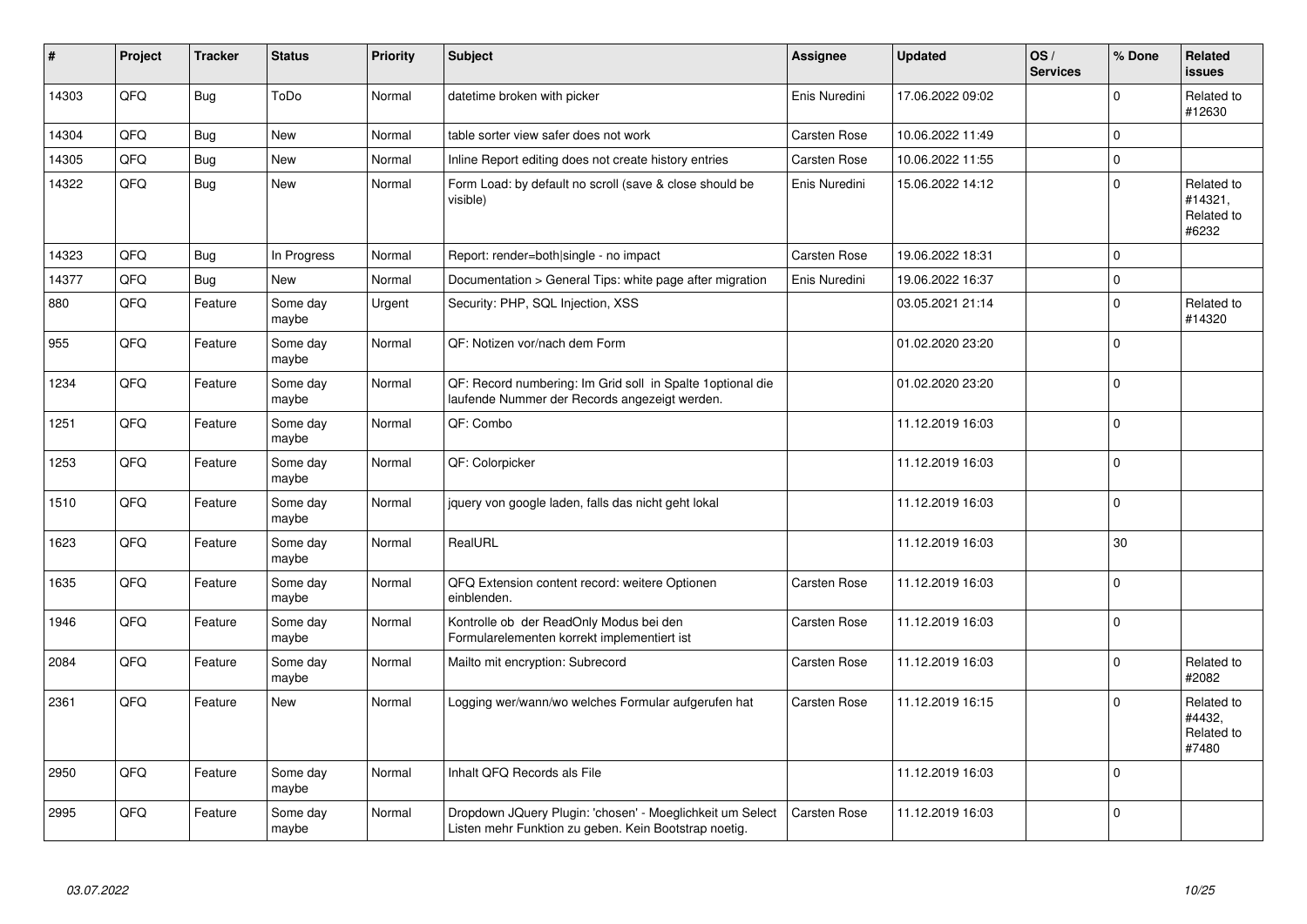| #    | Project | <b>Tracker</b> | <b>Status</b>     | <b>Priority</b> | <b>Subject</b>                                                              | <b>Assignee</b> | <b>Updated</b>   | OS/<br><b>Services</b> | % Done      | Related<br><b>issues</b>                    |
|------|---------|----------------|-------------------|-----------------|-----------------------------------------------------------------------------|-----------------|------------------|------------------------|-------------|---------------------------------------------|
| 3216 | QFQ     | Feature        | Some day<br>maybe | Normal          | dynamic update für checkbox label2                                          | Carsten Rose    | 11.12.2019 16:03 |                        | 0           | Related to<br>#2081                         |
| 3267 | QFQ     | Feature        | Some day<br>maybe | Normal          | 2 Forms auf einer Seite: real + Read only                                   | Carsten Rose    | 11.12.2019 16:03 |                        | $\mathbf 0$ |                                             |
| 3273 | QFQ     | Feature        | Some day<br>maybe | Low             | Dirty Flag in Form                                                          | Carsten Rose    | 11.12.2019 16:02 |                        | $\mathbf 0$ |                                             |
| 3285 | QFQ     | Feature        | Some day<br>maybe | Normal          | Zeichenlimit pro Feld: textarea / editor                                    | Carsten Rose    | 11.12.2019 16:02 |                        | $\mathbf 0$ |                                             |
| 3291 | QFQ     | Feature        | Some day<br>maybe | Normal          | AutoCron websiteToken                                                       | Carsten Rose    | 11.12.2019 16:02 |                        | $\mathbf 0$ | Related to<br>#4250                         |
| 3331 | QFQ     | Feature        | Some day<br>maybe | Normal          | Default Tooltip fuer _page? Links: mit Form und Record ID                   | Carsten Rose    | 11.12.2019 16:02 |                        | $\mathbf 0$ |                                             |
| 3332 | QFQ     | Feature        | Some day<br>maybe | Normal          | Uploads: Thumbnails, Details zum hochgeladenen File                         | Carsten Rose    | 11.12.2019 16:02 |                        | $\mathbf 0$ | Related to<br>#3264,<br>Related to<br>#5333 |
| 3350 | QFQ     | Feature        | Some day<br>maybe | Normal          | FormEditor: Hilfetext hinter 'checktype'                                    | Carsten Rose    | 11.12.2019 16:02 |                        | $\mathbf 0$ |                                             |
| 3385 | QFQ     | Feature        | Some day<br>maybe | Normal          | templateGroup: insert/update/delete non primary records                     | Carsten Rose    | 11.12.2019 16:02 |                        | $\mathbf 0$ |                                             |
| 3402 | QFQ     | Feature        | Some day<br>maybe | Normal          | Syntax Highlighting via CodeMirror                                          | Carsten Rose    | 11.12.2019 16:02 |                        | 100         | Related to<br>#3207                         |
| 3415 | QFQ     | Feature        | Some day<br>maybe | Normal          | FE Login Box Templatefile                                                   | Benjamin Baer   | 11.12.2019 16:02 |                        | $\pmb{0}$   |                                             |
| 3432 | QFQ     | Feature        | New               | Normal          | subrecord: dynamicUpdate                                                    | Carsten Rose    | 11.06.2020 21:10 |                        | $\mathbf 0$ | Related to<br>#5691                         |
| 3457 | QFQ     | Feature        | Some day<br>maybe | Normal          | LDAP: concat multi values to one single entry                               | Carsten Rose    | 11.12.2019 16:02 |                        | $\mathbf 0$ |                                             |
| 3458 | QFQ     | Feature        | Some day<br>maybe | Normal          | Display 'Edit Form Element'-Checkbox on form: should<br>depend on FE Group  | Carsten Rose    | 11.12.2019 16:02 |                        | $\mathbf 0$ | Related to<br>#3447                         |
| 3495 | QFQ     | Feature        | Some day<br>maybe | Normal          | Predifined Parameter werden nicht in '+' (add new record)<br>SIP gerendert. |                 | 11.12.2019 16:02 |                        | $\mathbf 0$ |                                             |
| 3504 | QFQ     | Feature        | New               | Normal          | Logging: welche Action FEs werden wann wie ausgefuehrt                      | Carsten Rose    | 01.02.2020 23:21 |                        | $\mathbf 0$ | Related to<br>#5458,<br>Related to<br>#4092 |
| 3537 | QFQ     | Feature        | Some day<br>maybe | Low             | SHOW COLUMNS FROM tableName - Extend '{{!'<br>definition                    | Carsten Rose    | 11.12.2019 16:02 |                        | $\mathbf 0$ |                                             |
| 3567 | QFQ     | Feature        | Some day<br>maybe | Low             | 'Save', 'Close', 'New' als FormElement                                      |                 | 11.12.2019 16:02 |                        | $\mathbf 0$ |                                             |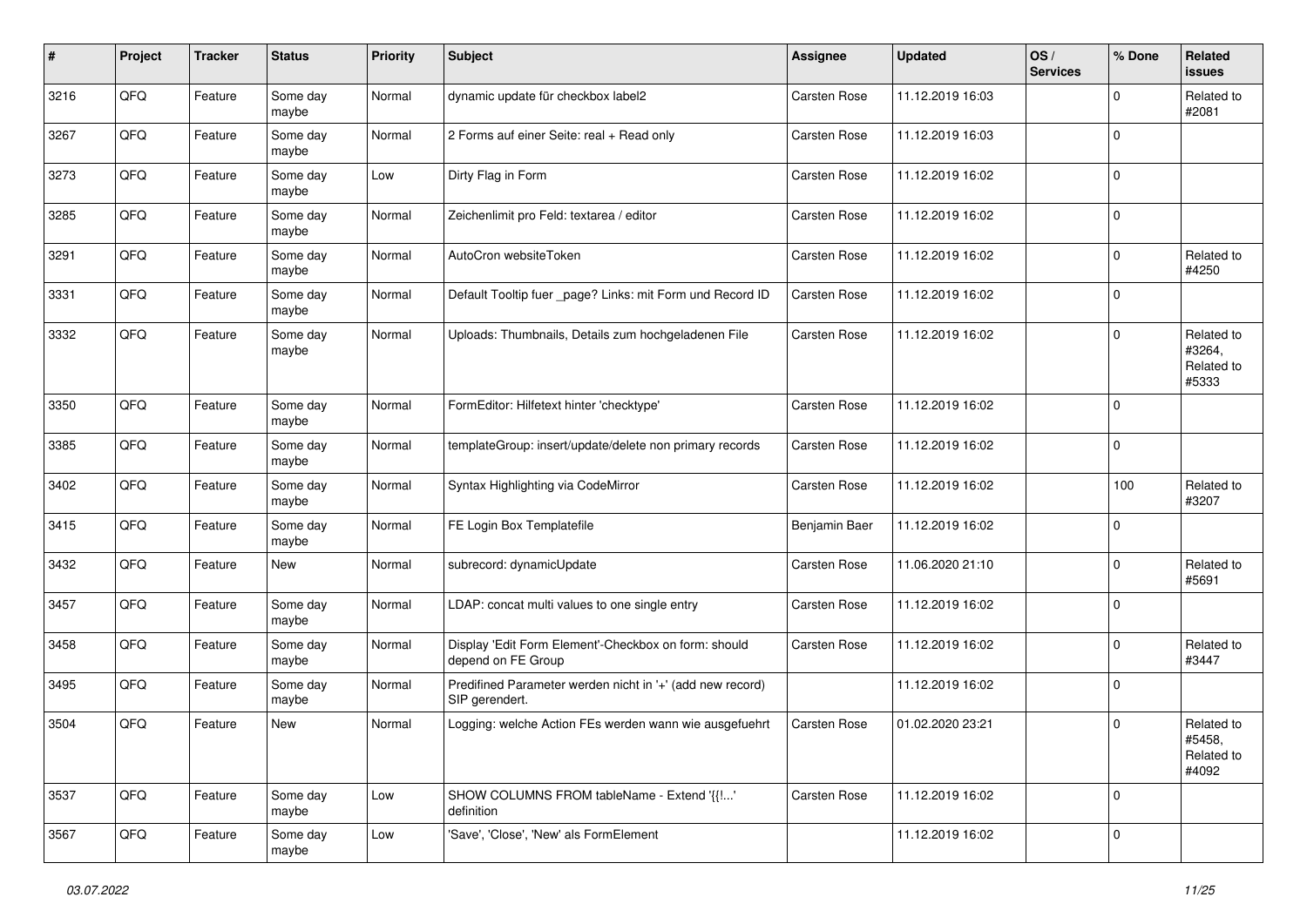| $\pmb{\#}$ | Project | <b>Tracker</b> | <b>Status</b>     | <b>Priority</b> | <b>Subject</b>                                                                                                                                           | Assignee            | <b>Updated</b>   | OS/<br><b>Services</b> | % Done      | Related<br><b>issues</b> |
|------------|---------|----------------|-------------------|-----------------|----------------------------------------------------------------------------------------------------------------------------------------------------------|---------------------|------------------|------------------------|-------------|--------------------------|
| 3617       | QFQ     | Feature        | Some day<br>maybe | Normal          | Load javascripts at bottom                                                                                                                               |                     | 11.12.2019 16:02 |                        | $\Omega$    |                          |
| 3646       | QFQ     | Feature        | Some day<br>maybe | Normal          | Moeglichkeit HTML Tags in Reports auszugeben (zu<br>enkodieren: htmlspecialchars)                                                                        |                     | 11.12.2019 16:02 |                        | $\Omega$    | Related to<br>#14320     |
| 3666       | QFQ     | Feature        | Some day<br>maybe | Normal          | a) Performance Messung: mysql_real_escape_string() im<br>Vergleich zu str_replace(), b) doppeltes Aufrufen von<br>mysql real escape string()             | Carsten Rose        | 11.12.2019 16:02 |                        | $\mathbf 0$ |                          |
| 3677       | QFQ     | Feature        | Some day<br>maybe | Normal          | wkhtmltopdf: FE User access prohibited, if client IP changes<br>\$TYPO3_CONF_VARS[FE][lockIP]                                                            | Carsten Rose        | 11.12.2019 16:02 |                        | $\mathbf 0$ |                          |
| 3692       | QFQ     | Feature        | Some day<br>maybe | Normal          | QFQ Webseite                                                                                                                                             | Benjamin Baer       | 11.12.2019 16:02 |                        | $\mathbf 0$ | Related to<br>#5033      |
| 3708       | QFQ     | Feature        | Some day<br>maybe | Normal          | Form: input - 'specialchars', 'none'  gewisse tags<br>erlauben, andere verbieten                                                                         | <b>Carsten Rose</b> | 11.12.2019 16:02 |                        | $\mathbf 0$ | Related to<br>#14320     |
| 3727       | QFQ     | Feature        | New               | High            | Security: Session Hijacking erschweren                                                                                                                   | Carsten Rose        | 03.05.2021 21:14 |                        | $\mathsf 0$ |                          |
| 3848       | QFQ     | Feature        | Some day<br>maybe | High            | Antivirus check fuer Upload files in qfq?                                                                                                                | Carsten Rose        | 03.05.2021 21:14 |                        | $\mathbf 0$ | Related to<br>#4131      |
| 3864       | QFQ     | Feature        | New               | Normal          | Encrypt / decrypt field                                                                                                                                  | Enis Nuredini       | 30.06.2022 16:29 |                        | $\mathbf 0$ |                          |
| 3867       | QFQ     | Feature        | Priorize          | Normal          | Readonly Formular: Template Groups add/delete<br>ausbeldnen                                                                                              | Carsten Rose        | 05.05.2021 22:12 |                        | $\mathbf 0$ |                          |
| 3877       | QFQ     | Feature        | Some day<br>maybe | Normal          | FormEditor: die Felder die aktuell nicht gebraucht werden<br>nur auf readonly/disabled setzen (nicht ausblenden > das<br>irritiert.                      | Carsten Rose        | 11.12.2019 16:03 |                        | $\mathbf 0$ |                          |
| 3878       | QFQ     | Feature        | Some day<br>maybe | Normal          | Form 'FormElement': Spalte 'name' typeAhead mit<br>Spaltennamen der Primarytable.                                                                        |                     | 11.12.2019 16:03 |                        | $\mathbf 0$ |                          |
| 3879       | QFQ     | Feature        | Some day<br>maybe | Normal          | Form 'FormElement': Beim Feld 'name' rechts in der Notiz<br>einen Link einblenden - a) aktuelle Definition anzeigen, b)<br>Spalte in der Tabelle anlegen |                     | 11.12.2019 16:03 |                        | $\mathbf 0$ |                          |
| 3880       | QFQ     | Feature        | Some day<br>maybe | Normal          | Form 'Form': anlegen einer Tabelle                                                                                                                       |                     | 14.01.2021 10:12 |                        | $\mathbf 0$ |                          |
| 3900       | QFQ     | Feature        | Some day<br>maybe | Normal          | Extend documentation of 'Copy / Paste'                                                                                                                   | Carsten Rose        | 11.12.2019 16:03 |                        | $\Omega$    | Related to<br>#3899      |
| 3905       | QFQ     | Feature        | Some day<br>maybe | Normal          | Documentation: Best Practice anhand eines Online<br>Bewerbungstools                                                                                      | Carsten Rose        | 11.12.2019 16:03 |                        | $\Omega$    |                          |
| 3941       | QFQ     | Feature        | Some day<br>maybe | Normal          | sglAfter: es sollten mehrere moeglich sein                                                                                                               | Carsten Rose        | 11.12.2019 16:03 |                        | $\Omega$    | Related to<br>#3942      |
| 3942       | QFQ     | Feature        | Some day<br>maybe | Normal          | Action Elemente: neu generierte IDs via FE weitergeben                                                                                                   | Carsten Rose        | 11.12.2019 16:03 |                        | $\mathbf 0$ | Related to<br>#3941      |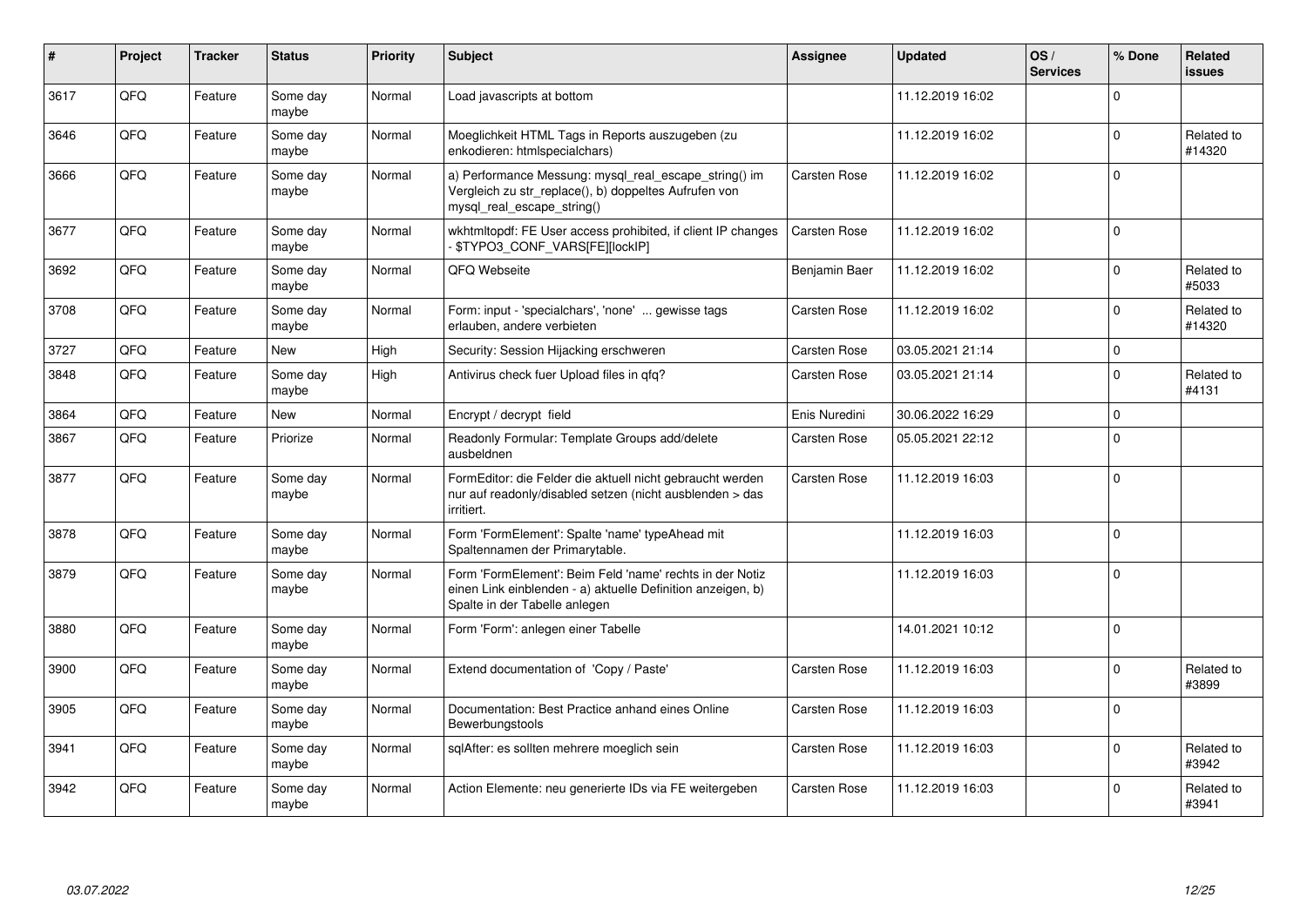| #    | Project | <b>Tracker</b> | <b>Status</b>     | <b>Priority</b> | <b>Subject</b>                                                                                                          | Assignee     | <b>Updated</b>   | OS/<br><b>Services</b> | % Done      | Related<br><b>issues</b>                    |
|------|---------|----------------|-------------------|-----------------|-------------------------------------------------------------------------------------------------------------------------|--------------|------------------|------------------------|-------------|---------------------------------------------|
| 3947 | QFQ     | Feature        | Some day<br>maybe | Normal          | Attack detectect: logout current user                                                                                   | Carsten Rose | 11.12.2019 16:03 |                        | $\mathbf 0$ | Related to<br>#5458.<br>Related to<br>#6299 |
| 3967 | QFQ     | Feature        | Some day<br>maybe | High            | Report: Checkbox, Radio, Dropdown, Input welches ohne<br>Submit funktioniert - 'Inline-Form'                            | Carsten Rose | 03.05.2021 21:14 |                        | $\mathsf 0$ |                                             |
| 3990 | QFQ     | Feature        | Some day<br>maybe | High            | custom class definition: add space automatically                                                                        | Carsten Rose | 03.05.2021 21:14 |                        | $\Omega$    |                                             |
| 3991 | QFQ     | Feature        | Some day<br>maybe | Normal          | report: Columnname '_skipWrap' skips 'fbeg', 'fend'                                                                     | Carsten Rose | 11.12.2019 16:03 |                        | $\mathbf 0$ |                                             |
| 4018 | QFQ     | Feature        | New               | Normal          | typeahead: long query parameter / answer triggers 'Attack<br>detected' and purges current SIP storage.                  | Carsten Rose | 29.06.2022 22:46 |                        | $\mathbf 0$ | Related to<br>#9077                         |
| 4023 | QFQ     | Feature        | New               | Normal          | prepared statements - FE action: salveld, sqlInsert,<br>sglUpdate, sglDelete, sglBefore, sglAfter                       | Carsten Rose | 11.12.2019 16:15 |                        | $\mathbf 0$ |                                             |
| 4026 | QFQ     | Feature        | Some day<br>maybe | Normal          | sglLog.sgl: log number of FE.id                                                                                         | Carsten Rose | 11.12.2019 16:03 |                        | $\mathbf 0$ | Related to<br>#5458                         |
| 4027 | QFQ     | Feature        | Some day<br>maybe | Normal          | Missing: orange 'check' / 'bullet'                                                                                      |              | 11.12.2019 16:03 |                        | $\mathbf 0$ |                                             |
| 4050 | QFQ     | Feature        | <b>New</b>        | Normal          | sql.log: 1) FormElement ID which causes a specific action,<br>2) Result in the same row.                                | Carsten Rose | 15.04.2020 11:35 |                        | $\mathbf 0$ | Related to<br>#5458                         |
| 4082 | QFQ     | Feature        | <b>New</b>        | Normal          | Dynamic Update: modeSql - useful default                                                                                | Carsten Rose | 01.02.2020 23:22 |                        | $\mathbf 0$ |                                             |
| 4194 | QFQ     | Feature        | In Progress       | Normal          | Bootstrap 4 ist jetzt offiziel                                                                                          |              | 03.05.2021 20:47 |                        | $\mathbf 0$ | Related to<br>#10114                        |
| 4197 | QFQ     | Feature        | Some day<br>maybe | Normal          | Unit Test fuer JSON Stream von QuickFormQuery.php ><br>doForm()                                                         | Carsten Rose | 11.12.2019 16:03 |                        | $\mathsf 0$ |                                             |
| 4250 | QFQ     | Feature        | <b>New</b>        | Normal          | AutoCron in QFQ via PHP                                                                                                 | Carsten Rose | 01.02.2020 23:21 |                        | $\mathbf 0$ | Related to<br>#3292,<br>Related to<br>#3291 |
| 4258 | QFQ     | Feature        | Some day<br>maybe | High            | <b>System Defaults: Forms</b>                                                                                           | Carsten Rose | 03.05.2021 21:14 |                        | $\Omega$    |                                             |
| 4259 | QFQ     | Feature        | Some day<br>maybe | Normal          | Instant trigger a cron job                                                                                              | Carsten Rose | 11.12.2019 16:03 |                        | $\mathbf 0$ |                                             |
| 4330 | QFQ     | Feature        | Some day<br>maybe | Normal          | Error Message: report missing {{ / }} in sqlUpdate, sqlInsert,<br>sglDelete, sglAfter, sglBefore in FE action elements. | Carsten Rose | 01.02.2020 23:20 |                        | $\mathbf 0$ |                                             |
| 4343 | QFQ     | Feature        | Some day<br>maybe | Normal          | Link: Classifier to add 'attributes'                                                                                    | Carsten Rose | 01.02.2020 23:20 |                        | $\mathbf 0$ | Related to<br>#14077                        |
| 4349 | QFQ     | Feature        | Some day<br>maybe | Normal          | link download: downloaded external URL to<br>deliver/concatenate - check mimetipe and handle it correctly               | Carsten Rose | 11.12.2019 16:02 |                        | $\mathbf 0$ |                                             |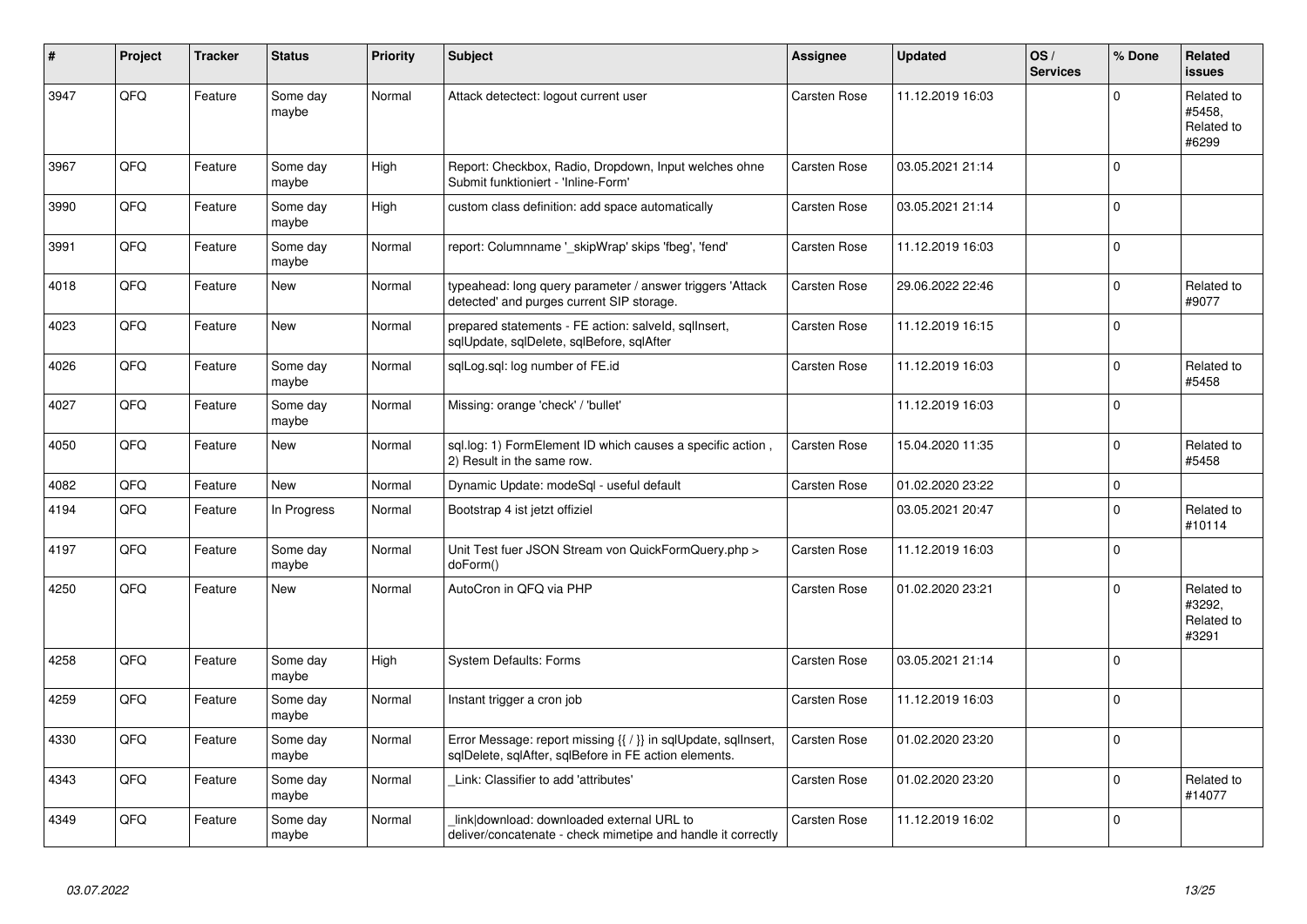| ∦    | Project | <b>Tracker</b> | <b>Status</b>     | <b>Priority</b> | <b>Subject</b>                                                                                                                                                | <b>Assignee</b> | <b>Updated</b>   | OS/<br><b>Services</b> | % Done      | Related<br><b>issues</b>                    |
|------|---------|----------------|-------------------|-----------------|---------------------------------------------------------------------------------------------------------------------------------------------------------------|-----------------|------------------|------------------------|-------------|---------------------------------------------|
| 4365 | QFQ     | Feature        | Some day<br>maybe | Normal          | Multi Language: new way of config                                                                                                                             | Carsten Rose    | 01.02.2020 23:20 |                        | $\mathbf 0$ |                                             |
| 4413 | QFQ     | Feature        | New               | Normal          | fieldset: show/hidden, modeSql, dynamicUpdate                                                                                                                 | Carsten Rose    | 09.02.2022 15:19 |                        | $\mathbf 0$ |                                             |
| 4420 | QFQ     | Feature        | Some day<br>maybe | Normal          | Client: Local Storage - store the changes of a form, local in<br>the browser.                                                                                 | Benjamin Baer   | 11.12.2019 16:02 |                        | $\mathbf 0$ |                                             |
| 4433 | QFQ     | Feature        | Some day<br>maybe | Normal          | Log when SIP will be destroyed by QFQ for any (security)<br>reason                                                                                            |                 | 01.02.2020 23:20 |                        | $\mathbf 0$ | Related to<br>#4432,<br>Related to<br>#5458 |
| 4435 | QFQ     | Feature        | Some day<br>maybe | Normal          | Report: striptags - specify allowed tags                                                                                                                      |                 | 01.02.2020 23:20 |                        | $\mathbf 0$ |                                             |
| 4439 | QFQ     | Feature        | Some day<br>maybe | Normal          | Log: report all actions fired by an FE Element, incl. the<br>original directive (slaveld, sqllnsert, )                                                        |                 | 01.02.2020 23:20 |                        | $\mathbf 0$ | Related to<br>#4432,<br>Related to<br>#5458 |
| 4440 | QFQ     | Feature        | Some day<br>maybe | Normal          | Manual.rst: explain how to. expand PHP Session to 4h                                                                                                          |                 | 11.12.2019 16:02 |                        | $\mathbf 0$ |                                             |
| 4442 | QFQ     | Feature        | Some day<br>maybe | Normal          | Special Column Name: _link - new symbol G (Glyph) to<br>choose any available symbol                                                                           |                 | 11.12.2019 16:02 |                        | $\mathbf 0$ |                                             |
| 4443 | QFQ     | Feature        | Some day<br>maybe | Normal          | Form: multiple secondary tables                                                                                                                               |                 | 01.02.2020 23:20 |                        | $\mathbf 0$ |                                             |
| 4444 | QFQ     | Feature        | Some day<br>maybe | Normal          | FE.type=upload: detect mime type                                                                                                                              |                 | 11.12.2019 16:02 |                        | $\mathbf 0$ | Related to<br>#4303                         |
| 4445 | QFQ     | Feature        | Some day<br>maybe | Normal          | template group: Option to simulate fieldset                                                                                                                   |                 | 28.06.2021 14:11 |                        | $\mathbf 0$ |                                             |
| 4446 | QFQ     | Feature        | Some day<br>maybe | Normal          | New FE get same feldContainerId as last modifed FE                                                                                                            |                 | 01.02.2020 23:20 |                        | $\mathbf 0$ |                                             |
| 4536 | QFQ     | Feature        | Some day<br>maybe | Normal          | FE upload: problem with delete if mutliple uploads an<br>FE.name="                                                                                            |                 | 01.02.2020 23:20 |                        | $\mathbf 0$ |                                             |
| 4551 | QFQ     | Feature        | Some day<br>maybe | Normal          | Set 'pills' via dynamicUpdate to show/hide/disabled                                                                                                           |                 | 01.02.2020 23:20 |                        | $\mathbf 0$ | Related to<br>#3752                         |
| 4606 | QFQ     | Feature        | Some day<br>maybe | Normal          | link: qualifier to render bootstrap button                                                                                                                    | Carsten Rose    | 01.02.2020 23:19 |                        | $\mathbf 0$ |                                             |
| 4626 | QFQ     | Feature        | Some day<br>maybe | Normal          | Mobile View: 'classBody=qfq-form-right' makes no sense                                                                                                        |                 | 01.02.2020 23:20 |                        | 0           |                                             |
| 4627 | QFQ     | Feature        | Some day<br>maybe | Normal          | dbupdate: all tables - check 'create', 'modified' if it is possible<br>to change to default 'CURRENT TIMESTAMP' and modified<br>'ON UPDATE CURRENT_TIMESTAMP' |                 | 01.02.2020 23:20 |                        | $\mathbf 0$ |                                             |
| 4640 | QFQ     | Feature        | Some day<br>maybe | Normal          | Rename System Forms                                                                                                                                           |                 | 01.02.2020 23:20 |                        | $\mathbf 0$ |                                             |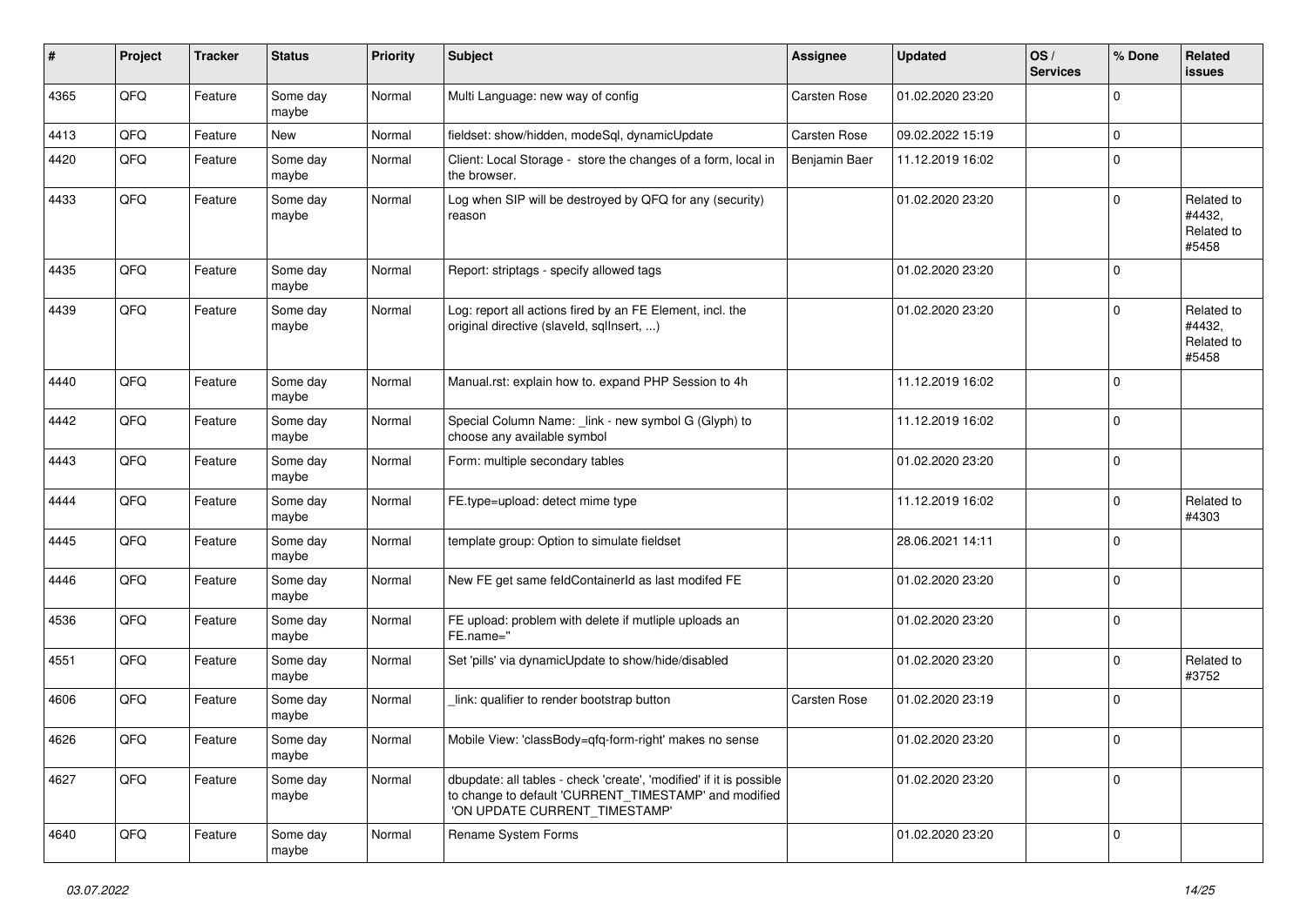| $\pmb{\sharp}$ | Project | <b>Tracker</b> | <b>Status</b>     | <b>Priority</b> | <b>Subject</b>                                                                                     | Assignee      | <b>Updated</b>   | OS/<br><b>Services</b> | % Done      | Related<br><b>issues</b> |
|----------------|---------|----------------|-------------------|-----------------|----------------------------------------------------------------------------------------------------|---------------|------------------|------------------------|-------------|--------------------------|
| 4650           | QFQ     | Feature        | Some day<br>maybe | Normal          | Convert html to doc/rtf                                                                            | Carsten Rose  | 01.02.2020 23:20 |                        | $\Omega$    | Related to<br>#10704     |
| 4652           | QFQ     | Feature        | Some day<br>maybe | Normal          | UZH CD: Weiterleitung auf benutzerdefinierte 403/404 Seite                                         | Carsten Rose  | 01.02.2020 23:20 |                        | $\Omega$    |                          |
| 4719           | QFQ     | Feature        | Some day<br>maybe | Normal          | Custom Message in Client in case of 'Browser tab close,<br>modification will be lost'              |               | 01.02.2020 23:20 |                        | $\mathbf 0$ |                          |
| 4757           | QFQ     | Feature        | Some day<br>maybe | Normal          | Test subrecord: download links ok? Links ok?                                                       | Carsten Rose  | 01.02.2020 23:20 |                        | $\Omega$    |                          |
| 4816           | QFQ     | Feature        | Some day<br>maybe | Normal          | Templates for QFQ Reports (Tables, Radios, )                                                       |               | 01.02.2020 23:20 |                        | $\Omega$    |                          |
| 4839           | QFQ     | Feature        | Some day<br>maybe | Normal          | qfq-handle in <head> Abschnitt</head>                                                              | Carsten Rose  | 11.12.2019 16:02 |                        | l o         |                          |
| 4869           | QFQ     | Feature        | Some day<br>maybe | Normal          | Dynamic Update (show, hide, readonly?, required?) for<br><b>Template Group Elements</b>            | Carsten Rose  | 01.02.2020 23:19 |                        | $\Omega$    | Related to<br>#4865      |
| 4872           | QFQ     | Feature        | Some day<br>maybe | Normal          | Fields of Typo3 page available in STORE_TYPO3                                                      | Carsten Rose  | 01.02.2020 23:19 |                        | $\Omega$    |                          |
| 4956           | QFQ     | Feature        | Some day<br>maybe | Normal          | Sendmail: Benutzerdefinierte Headers                                                               | Carsten Rose  | 11.12.2019 16:02 |                        | $\mathbf 0$ |                          |
| 4974           | QFQ     | Feature        | Some day<br>maybe | Normal          | Long polling - inform all listening clients of changes                                             |               | 11.12.2019 16:02 |                        | $\Omega$    |                          |
| 5024           | QFQ     | Feature        | Some day<br>maybe | Normal          | Fabric: Generate PDF with edits                                                                    | Benjamin Baer | 01.02.2020 23:20 |                        | $\Omega$    | Related to<br>#10704     |
| 5129           | QFQ     | Feature        | Some day<br>maybe | Normal          | Reports: SQL fuer x Achse und y Achse                                                              |               | 11.12.2019 16:02 |                        | $\mathbf 0$ |                          |
| 5131           | QFQ     | Feature        | New               | Normal          | Activate Spin Gear ('wait/busy' indicator) via LINK attribute                                      | Carsten Rose  | 01.02.2020 23:21 |                        | $\mathbf 0$ |                          |
| 5132           | QFQ     | Feature        | Some day<br>maybe | Normal          | Error Message sendmail missing attachment: more details                                            | Carsten Rose  | 01.02.2020 23:19 |                        | $\mathbf 0$ |                          |
| 5160           | QFQ     | Feature        | Some day<br>maybe | Normal          | QFQ collaborative / together.js, ShareJS, y-js, collaborative,                                     |               | 11.12.2019 16:02 |                        | $\Omega$    |                          |
| 5342           | QFQ     | Feature        | Some day<br>maybe | Normal          | link - with HTML Attributes                                                                        |               | 01.02.2020 23:20 |                        | $\Omega$    | Related to<br>#14077     |
| 5345           | QFQ     | Feature        | New               | Normal          | Report: UPDATE / INSERT / DELETE statements should<br>trigger subqueries, depending on the result. | Carsten Rose  | 27.05.2020 16:11 |                        | $\Omega$    |                          |
| 5366           | QFQ     | Feature        | Priorize          | Normal          | Saving with keyboard shortcuts                                                                     | Benjamin Baer | 21.03.2022 09:47 |                        | $\mathbf 0$ |                          |
| 5389           | QFQ     | Feature        | Some day<br>maybe | Normal          | QFQ Design: Multline label / note                                                                  | Benjamin Baer | 01.02.2020 23:19 |                        | $\mathbf 0$ |                          |
| 5428           | QFQ     | Feature        | Some day<br>maybe | Normal          | secure thumbnail: late render on access.                                                           | Carsten Rose  | 01.02.2020 23:20 |                        | $\Omega$    |                          |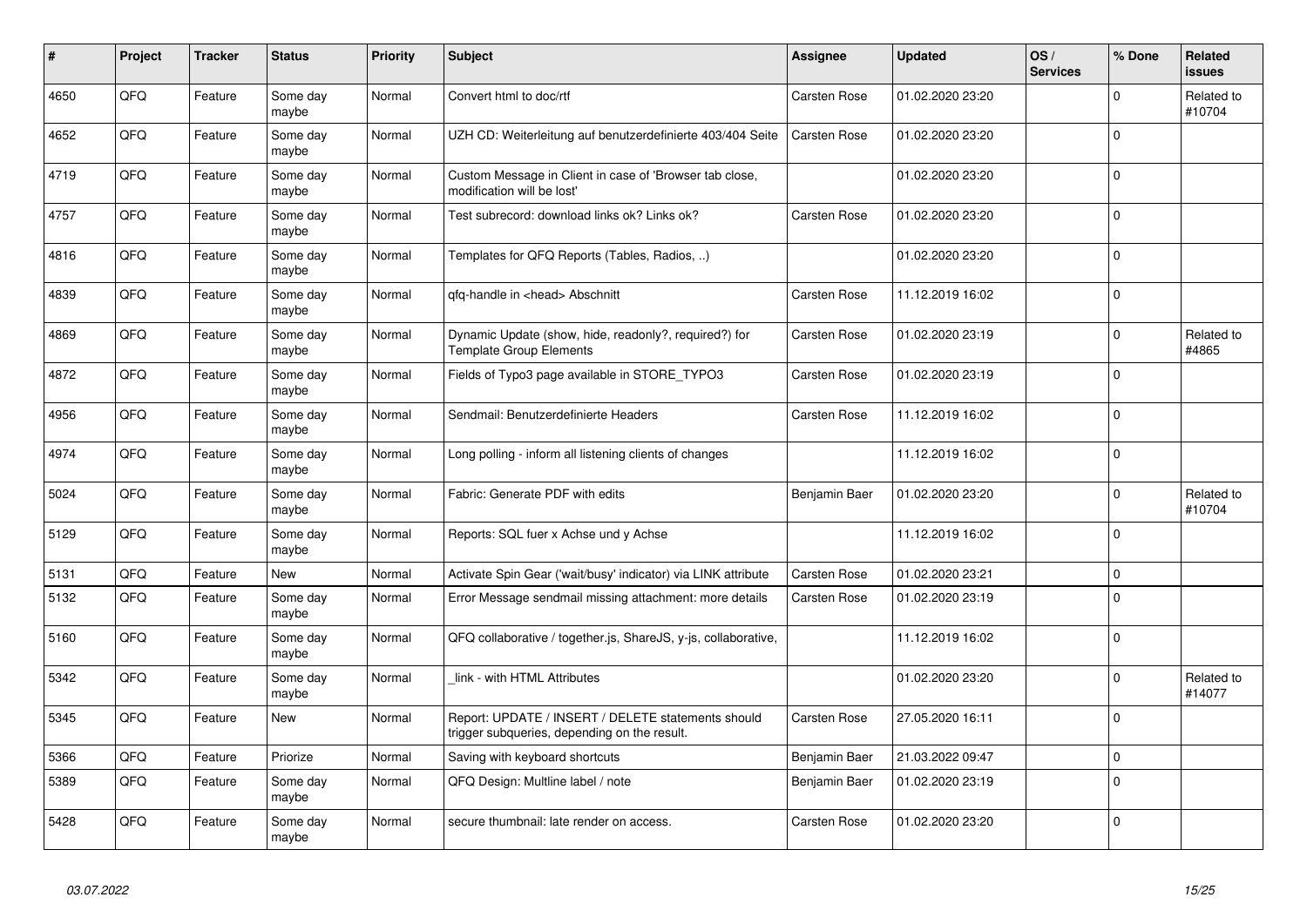| #    | Project | <b>Tracker</b> | <b>Status</b>     | <b>Priority</b> | <b>Subject</b>                                                                    | <b>Assignee</b> | <b>Updated</b>   | OS/<br><b>Services</b> | % Done      | Related<br><b>issues</b>                    |
|------|---------|----------------|-------------------|-----------------|-----------------------------------------------------------------------------------|-----------------|------------------|------------------------|-------------|---------------------------------------------|
| 5452 | QFQ     | Feature        | Some day<br>maybe | Normal          | Thumbnails from PDF: bad quality                                                  |                 | 01.02.2020 23:20 |                        | $\mathbf 0$ |                                             |
| 5455 | QFQ     | Feature        | Some day<br>maybe | Normal          | Mail Redirects grld abhaengig                                                     |                 | 01.02.2020 23:20 |                        | $\mathbf 0$ |                                             |
| 5480 | QFQ     | Feature        | Some day<br>maybe | Normal          | QFQ: Dokumentation mit Screenshots versehen                                       | Carsten Rose    | 01.02.2020 23:20 |                        | $\mathbf 0$ | Related to<br>#9879                         |
| 5548 | QFQ     | Feature        | Some day<br>maybe | Normal          | 801 Textfiles/Scriptfiles als Thumbnail                                           | Carsten Rose    | 07.03.2022 16:26 |                        | $\mathbf 0$ |                                             |
| 5562 | QFQ     | Feature        | Priorize          | Normal          | Drag'n'Drop fuer Uploads                                                          | Benjamin Baer   | 21.03.2022 09:52 |                        | $\mathbf 0$ | Related to<br>#9706                         |
| 5579 | QFQ     | Feature        | Some day<br>maybe | Normal          | Enhance Doc / Presentation: variable type 'link column type'                      | Carsten Rose    | 01.02.2020 23:19 |                        | $\mathbf 0$ |                                             |
| 5665 | QFQ     | Feature        | Some day<br>maybe | Normal          | Versuch das '{{!' nicht mehr noetig ist.                                          | Carsten Rose    | 01.02.2020 23:20 |                        | $\mathbf 0$ | Related to<br>#7432,<br>Related to<br>#7434 |
| 5695 | QFQ     | Feature        | In Progress       | Normal          | Multiform                                                                         | Carsten Rose    | 02.01.2021 18:38 |                        | $\mathbf 0$ |                                             |
| 5715 | QFQ     | Feature        | New               | High            | PDF Caching                                                                       | Carsten Rose    | 03.05.2021 21:14 |                        | $\mathbf 0$ | Related to<br>#5851,<br>Related to<br>#6357 |
| 5782 | QFQ     | Feature        | New               | Normal          | NextCloud API                                                                     | Carsten Rose    | 01.02.2020 10:02 |                        | $\mathbf 0$ |                                             |
| 5783 | QFQ     | Feature        | Some day<br>maybe | Normal          | <b>BPMN View/Edit</b>                                                             |                 | 11.12.2019 16:02 |                        | $\mathbf 0$ |                                             |
| 5805 | QFQ     | Feature        | Some day<br>maybe | Normal          | TypeAHead SQL value instead of key stored                                         |                 | 01.02.2020 23:19 |                        | $\mathbf 0$ | Related to<br>#5444                         |
| 5850 | QFQ     | Feature        | Some day<br>maybe | Normal          | Deployment: In QFQ Doc best practice fuer zeitgemaesses<br>Deployment beschreiben |                 | 01.02.2020 23:20 |                        | $\mathbf 0$ |                                             |
| 5851 | QFQ     | Feature        | Some day<br>maybe | Normal          | Queue System implementieren: MQTT, RabbitMQ                                       |                 | 01.02.2020 23:20 |                        | $\mathbf 0$ | Related to<br>#5715                         |
| 5852 | QFQ     | Feature        | Some day<br>maybe | Normal          | Logging: mail.log / sql.log - im FE anzeigen und via AJAX<br>aktualisieren        | Carsten Rose    | 01.02.2020 23:19 |                        | $\mathbf 0$ | Related to<br>#5885                         |
| 5892 | QFQ     | Feature        | Some day<br>maybe | Normal          | QFQ should use T3 API to manipulate FE GROUP<br>membership                        |                 | 01.02.2020 23:20 |                        | $\mathbf 0$ |                                             |
| 5893 | QFQ     | Feature        | Some day<br>maybe | Normal          | Edit on double-click                                                              |                 | 01.02.2020 23:19 |                        | $\mathbf 0$ | Related to<br>#5894                         |
| 5894 | QFO     | Feature        | Feedback          | Normal          | Typeahead in Report: show/hide rows dynamically                                   | Carsten Rose    | 18.02.2022 08:50 |                        | $\mathsf 0$ | Related to<br>#5893,<br>Related to<br>#5885 |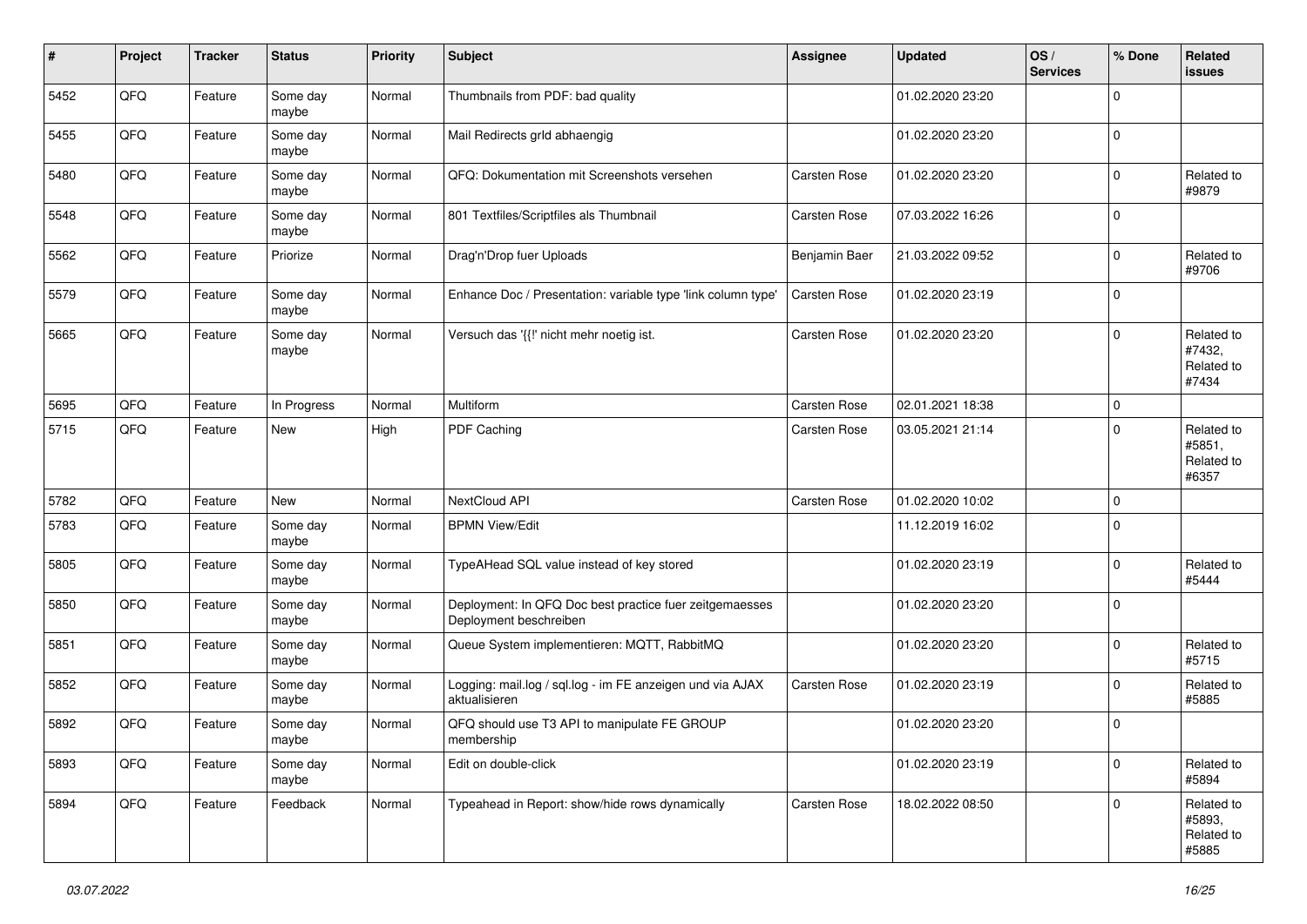| $\sharp$ | Project | <b>Tracker</b> | <b>Status</b>     | <b>Priority</b> | <b>Subject</b>                                                                                        | <b>Assignee</b>     | <b>Updated</b>   | OS/<br><b>Services</b> | % Done      | Related<br><b>issues</b>                    |
|----------|---------|----------------|-------------------|-----------------|-------------------------------------------------------------------------------------------------------|---------------------|------------------|------------------------|-------------|---------------------------------------------|
| 5895     | QFQ     | Feature        | Some day<br>maybe | Normal          | Tutorial: List of all QFQ Features                                                                    |                     | 01.02.2020 23:19 |                        | $\Omega$    |                                             |
| 5923     | QFQ     | Feature        | Some day<br>maybe | Normal          | fillStoreSystemBySqlLate                                                                              |                     | 01.02.2020 23:19 |                        | $\mathbf 0$ |                                             |
| 5942     | QFQ     | Feature        | Priorize          | Normal          | 'L' and 'type': append to links, generate via '_link' by using<br>'u:' .                              | Carsten Rose        | 01.02.2020 10:13 |                        | $\Omega$    |                                             |
| 5983     | QFQ     | Feature        | Some day<br>maybe | Normal          | Form Submit (save & update): normalize date/-time FE                                                  | <b>Carsten Rose</b> | 01.02.2020 23:19 |                        | $\mathbf 0$ |                                             |
| 6083     | QFQ     | Feature        | Some day<br>maybe | Normal          | Dynamic Update: Value Check via SQL                                                                   |                     | 11.12.2019 16:02 |                        | $\mathbf 0$ |                                             |
| 6084     | QFQ     | Feature        | Some day<br>maybe | Normal          | New escape type: 'D' - convert date                                                                   |                     | 01.02.2020 23:19 |                        | $\Omega$    |                                             |
| 6224     | QFQ     | Feature        | Priorize          | Normal          | Dynamic update: fade in/out fields                                                                    | Benjamin Baer       | 21.03.2022 09:50 |                        | $\mathbf 0$ |                                             |
| 6250     | QFQ     | Feature        | In Progress       | Normal          | Enhance layout: a) Subrecord, b) Subrecord-Title                                                      | Carsten Rose        | 01.02.2020 23:22 |                        | $\mathbf 0$ | Related to<br>#5391                         |
| 6261     | QFQ     | Feature        | New               | Normal          | Persistent SIP                                                                                        | Carsten Rose        | 12.06.2021 09:07 |                        | $\Omega$    | Related to<br>#10819                        |
| 6288     | QFQ     | Feature        | Some day<br>maybe | Normal          | Best Practice: Erklaeren wie man ein Formular ganz in<br>'weiss' erstellen kann                       |                     | 11.12.2019 16:02 |                        | $\Omega$    |                                             |
| 6289     | QFQ     | Feature        | <b>New</b>        | Normal          | Form: Log                                                                                             | Carsten Rose        | 01.02.2020 23:21 |                        | $\mathbf 0$ |                                             |
| 6292     | QFQ     | Feature        | New               | Normal          | Download: File speichern mit Hash aber original Filename in<br>der Datenbank vermerken fuer Downloads | Carsten Rose        | 01.02.2020 23:21 |                        | $\Omega$    |                                             |
| 6299     | QFQ     | Feature        | Some day<br>maybe | Normal          | Attack detection: log table with invalid SIP access                                                   |                     | 11.12.2019 16:02 |                        | $\mathbf 0$ | Related to<br>#3947                         |
| 6437     | QFQ     | Feature        | New               | Normal          | Neuer Mode Button bei FormElementen                                                                   | Carsten Rose        | 01.02.2020 23:21 |                        | 0           | Related to<br>#9668,<br>Blocked by<br>#9678 |
| 6515     | QFQ     | Feature        | Some day<br>maybe | Normal          | Formular: Felder dynamisch ein/ausblenden                                                             |                     | 11.12.2019 16:02 |                        | $\Omega$    |                                             |
| 6594     | QFQ     | Feature        | New               | Normal          | Excel: on download, check if there is a valid sip                                                     | Carsten Rose        | 01.02.2020 23:21 |                        | $\Omega$    |                                             |
| 6602     | QFQ     | Feature        | New               | Normal          | Formlet: in Report auf Mausklick ein mini-form oeffnen                                                | Carsten Rose        | 11.12.2019 16:16 |                        | 0           |                                             |
| 6609     | QFQ     | Feature        | New               | Normal          | Formlet: JSON API erweitern                                                                           | Carsten Rose        | 01.02.2020 23:21 |                        | 50          |                                             |
| 6704     | QFQ     | Feature        | Some day<br>maybe | Normal          | Upload Mode: Bilder in Notizen rechts sollen aktuellen<br>Upload repräsentieren.                      |                     | 01.02.2020 23:19 |                        | $\mathbf 0$ | Related to<br>#3264                         |
| 6715     | QFQ     | Feature        | Some day<br>maybe | Normal          | Code-Refactoring: dbArray vereinheitlichen                                                            | Carsten Rose        | 11.12.2019 16:02 |                        | 0           |                                             |
| 6723     | QFQ     | Feature        | New               | Normal          | Report QFQ Installation and Version                                                                   | Carsten Rose        | 12.06.2021 09:07 |                        | $\mathbf 0$ |                                             |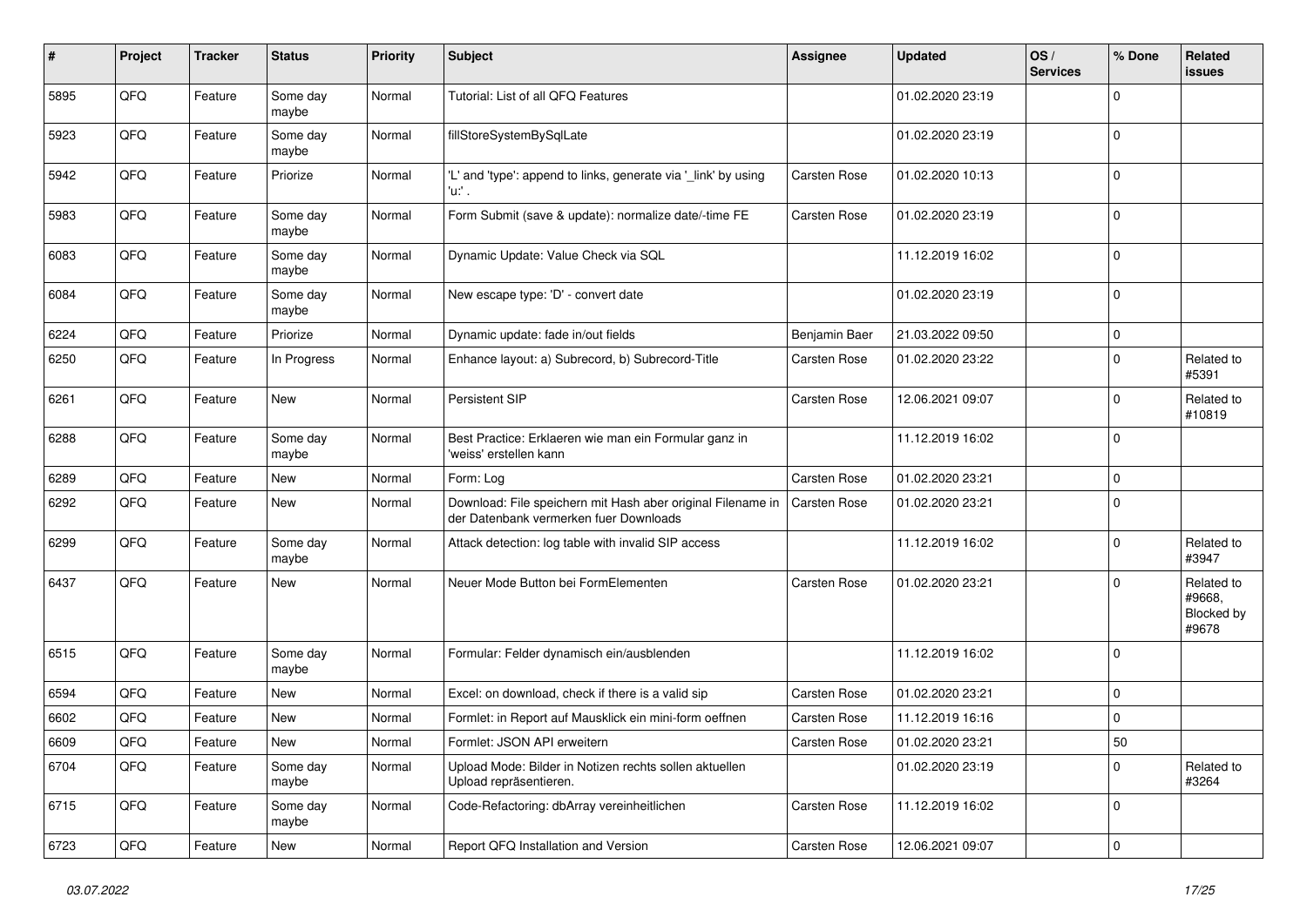| #    | Project | <b>Tracker</b> | <b>Status</b>     | <b>Priority</b> | <b>Subject</b>                                                                                                             | Assignee            | <b>Updated</b>   | OS/<br><b>Services</b> | % Done      | Related<br><b>issues</b>  |
|------|---------|----------------|-------------------|-----------------|----------------------------------------------------------------------------------------------------------------------------|---------------------|------------------|------------------------|-------------|---------------------------|
| 6765 | QFQ     | Feature        | New               | Normal          | Moeglichkeit via QFQ eigene Logs zu schreiben                                                                              | Carsten Rose        | 01.02.2020 23:21 |                        | $\Omega$    |                           |
| 6801 | QFQ     | Feature        | Priorize          | Normal          | Fabric: Maximize / FullIscreen                                                                                             | Benjamin Baer       | 21.03.2022 09:56 |                        | $\Omega$    |                           |
| 6855 | QFQ     | Feature        | New               | Normal          | With {{feUser:U}}!={{feUser:T}}: Save / Delete: only possible<br>with {{feUserSave:U}}='yes' and '{{feUserDelete:U}}='yes' | <b>Carsten Rose</b> | 01.02.2020 23:21 |                        | $\Omega$    |                           |
| 6870 | QFQ     | Feature        | Priorize          | Normal          | Click on 'link' triggers an API call                                                                                       | Benjamin Baer       | 03.01.2022 08:25 |                        | $\Omega$    |                           |
| 6970 | QFQ     | Feature        | Some day<br>maybe | Normal          | tablesorter: default fuer 'sortReset' aendern von 'Ctrl' zu 'Alt'                                                          | Benjamin Baer       | 01.02.2020 23:21 |                        | $\Omega$    |                           |
| 6972 | QFQ     | Feature        | Some day<br>maybe | Normal          | Fabric Clipboard / cross browser tab                                                                                       | Benjamin Baer       | 01.02.2020 23:21 |                        | $\Omega$    |                           |
| 6992 | QFQ     | Feature        | Some day<br>maybe | Normal          | DB exception: Syntax Highlight                                                                                             |                     | 11.12.2019 16:01 |                        | $\Omega$    | Related to<br>#5450       |
| 6998 | QFQ     | Feature        | Priorize          | Normal          | Form: with debug=on show column information as tooltip of<br>column label                                                  | Carsten Rose        | 01.02.2020 10:13 |                        | $\Omega$    |                           |
| 7099 | QFQ     | Feature        | <b>New</b>        | Normal          | Redesign FormEditor                                                                                                        | Carsten Rose        | 01.02.2020 23:21 |                        | 0           |                           |
| 7100 | QFQ     | Feature        | Some day<br>maybe | Normal          | Download: log access, max downloads, time limit                                                                            |                     | 01.02.2020 23:19 |                        | $\Omega$    |                           |
| 7102 | QFQ     | Feature        | New               | Normal          | Comment sign in report: '#' and '--'                                                                                       | Carsten Rose        | 01.02.2020 23:21 |                        | $\Omega$    |                           |
| 7104 | QFQ     | Feature        | Some day<br>maybe | Normal          | Manual: hint about escaping if '\r' appears in mail body                                                                   |                     | 11.12.2019 16:01 |                        | $\Omega$    |                           |
| 7105 | QFQ     | Feature        | Some day<br>maybe | Normal          | Beispiel wie man in einer zweiten Tabelle speichert.                                                                       |                     | 11.12.2019 16:01 |                        | $\Omega$    |                           |
| 7106 | QFQ     | Feature        | Some day<br>maybe | Normal          | Beispiel Nummerierung von Rows in Report                                                                                   |                     | 11.12.2019 16:01 |                        | $\Omega$    |                           |
| 7107 | QFQ     | Feature        | Some day<br>maybe | Normal          | Showcase Registration Tool: Anmeldung / Administration :<br>Liste Anmeldungen / Emaileinaldung                             | Carsten Rose        | 11.12.2019 16:01 |                        | $\mathbf 0$ |                           |
| 7108 | QFQ     | Feature        | Some dav<br>maybe | Normal          | <b>QFQ Wrap Elements</b>                                                                                                   |                     | 11.12.2019 16:01 |                        | $\Omega$    |                           |
| 7109 | QFQ     | Feature        | New               | Normal          | Dynamic Updates: row/element hide                                                                                          | Carsten Rose        | 01.02.2020 23:22 |                        | $\Omega$    | Has<br>duplicate<br>#4081 |
| 7119 | QFQ     | Feature        | New               | Normal          | Upload: scaleDownWidth, scaleDownHeight                                                                                    | Carsten Rose        | 01.02.2020 23:21 |                        | $\mathbf 0$ |                           |
| 7175 | QFQ     | Feature        | New               | Normal          | Upload: md5 hash as filename                                                                                               | Carsten Rose        | 01.02.2020 23:21 |                        | $\Omega$    |                           |
| 7217 | QFQ     | Feature        | Priorize          | Normal          | Download: notice User if ` sip=?` is missing                                                                               | Carsten Rose        | 01.02.2020 10:13 |                        | $\Omega$    |                           |
| 7229 | QFQ     | Feature        | Some day<br>maybe | Normal          | New FormElement.type: Button                                                                                               |                     | 01.02.2021 12:32 |                        | $\Omega$    |                           |
| 7239 | QFQ     | Feature        | New               | Normal          | TinyMCE: html tag whitelist                                                                                                | Carsten Rose        | 01.02.2020 23:21 |                        | $\Omega$    | Related to<br>#14320      |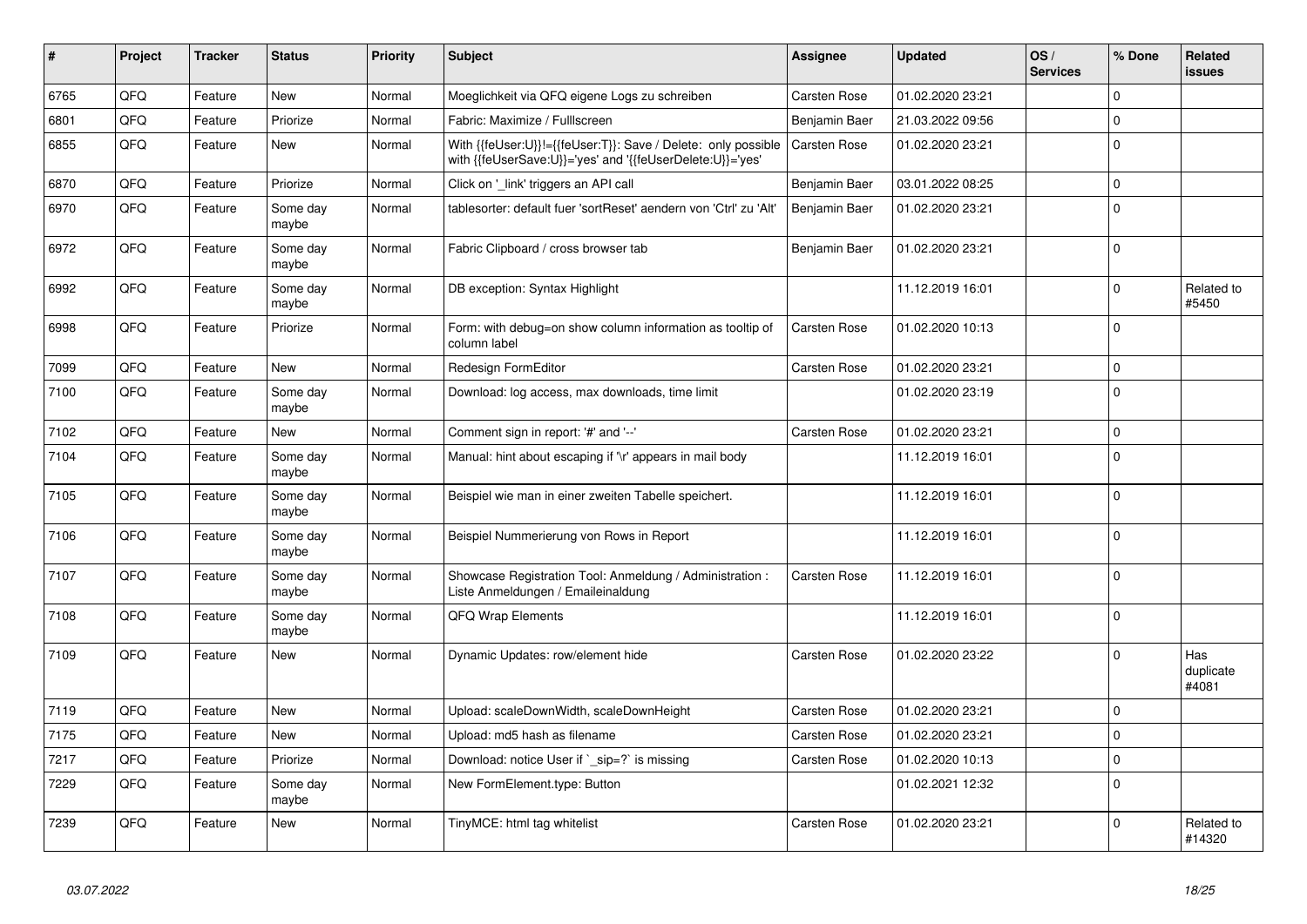| $\sharp$ | Project | <b>Tracker</b> | <b>Status</b>     | <b>Priority</b> | <b>Subject</b>                                                          | <b>Assignee</b> | <b>Updated</b>   | OS/<br><b>Services</b> | % Done      | Related<br>issues                                                      |
|----------|---------|----------------|-------------------|-----------------|-------------------------------------------------------------------------|-----------------|------------------|------------------------|-------------|------------------------------------------------------------------------|
| 7278     | QFQ     | Feature        | Some day<br>maybe | Normal          | Form: Wert vordefinieren der immer gesetzt wird                         |                 | 02.05.2021 09:27 |                        | $\Omega$    |                                                                        |
| 7280     | QFQ     | Feature        | New               | Normal          | recently used table                                                     | Carsten Rose    | 01.02.2020 23:21 |                        | $\mathbf 0$ |                                                                        |
| 7290     | QFQ     | Feature        | Priorize          | Normal          | FormEditor: title as textarea if LEN(title)>60                          | Carsten Rose    | 01.02.2020 10:13 |                        | $\Omega$    | Blocked by<br>#7682                                                    |
| 7336     | QFQ     | Feature        | Some day<br>maybe | Normal          | PDF Upload: disallow PDFs with specific Meta information                | Carsten Rose    | 11.12.2019 16:01 |                        | $\Omega$    |                                                                        |
| 7342     | QFQ     | Feature        | New               | Normal          | add content = hide_this                                                 | Carsten Rose    | 01.02.2020 23:21 |                        | $\Omega$    |                                                                        |
| 7452     | QFQ     | Feature        | Some day<br>maybe | Normal          | automate deployment new QFQ version                                     | Carsten Rose    | 16.09.2021 15:10 |                        | $\mathbf 0$ |                                                                        |
| 7453     | QFQ     | Feature        | Some day<br>maybe | Normal          | import / export forms QFQ                                               | Carsten Rose    | 16.09.2021 15:10 |                        | $\Omega$    |                                                                        |
| 7480     | QFQ     | Feature        | New               | Normal          | Record History (Undo / Redo)                                            | Carsten Rose    | 11.12.2019 16:16 |                        | $\mathbf 0$ | Related to<br>#2361                                                    |
| 7481     | QFQ     | Feature        | <b>New</b>        | Normal          | Detect 'BaseUrl' automatically                                          | Carsten Rose    | 01.02.2020 23:21 |                        | $\Omega$    |                                                                        |
| 7519     | QFQ     | Feature        | New               | Normal          | Select: Multi                                                           | Carsten Rose    | 01.02.2020 23:22 |                        | $\Omega$    |                                                                        |
| 7520     | QFQ     | Feature        | New               | Normal          | QR Code:  AS _qr ( AS _link)                                            | Carsten Rose    | 01.02.2020 23:22 |                        | $\mathbf 0$ |                                                                        |
| 7521     | QFQ     | Feature        | New               | Normal          | TemplateGroup: fe.type=upload                                           | Carsten Rose    | 01.02.2020 23:21 |                        | $\mathbf 0$ | Related to<br>#9706                                                    |
| 7522     | QFQ     | Feature        | Priorize          | Normal          | Inserting default index.html to folder (Avoid Apache<br>Indexing)       | Carsten Rose    | 01.02.2020 10:13 |                        | $\Omega$    |                                                                        |
| 7602     | QFQ     | Feature        | ToDo              | High            | Multi Select: with checkboxes                                           | Benjamin Baer   | 22.03.2022 09:07 |                        | $\mathbf 0$ |                                                                        |
| 7630     | QFQ     | Feature        | Priorize          | Normal          | detailed error message for simple upload                                | Carsten Rose    | 01.02.2020 10:13 |                        | $\mathbf 0$ |                                                                        |
| 7660     | QFQ     | Feature        | New               | Normal          | IMAP: import mails to DB, move / delete mails                           | Carsten Rose    | 01.02.2020 09:52 |                        | 0           |                                                                        |
| 7681     | QFQ     | Feature        | New               | Normal          | Optional switch off 'check for modified record'                         | Carsten Rose    | 01.02.2020 23:21 |                        | $\mathbf 0$ |                                                                        |
| 7683     | QFQ     | Feature        | New               | Normal          | Special column names in '{{ SELECT  AS _link }}' should<br>be detected  | Carsten Rose    | 01.02.2020 23:21 |                        | $\mathbf 0$ |                                                                        |
| 7730     | QFQ     | Feature        | Priorize          | Normal          | SELECT Box: title in between                                            | Benjamin Baer   | 01.02.2020 23:22 |                        | $\mathbf 0$ |                                                                        |
| 7732     | QFQ     | Feature        | Some day<br>maybe | Normal          | Javascript: Lazy Loading der add on libs                                | Benjamin Baer   | 08.06.2022 10:38 |                        | $\Omega$    | Related to<br>#12611,<br>Related to<br>#12490,<br>Related to<br>#10013 |
| 7812     | QFQ     | Feature        | New               | Normal          | FE 'Subrecord' - new option 'subrecordShowFilter',<br>'subrecordPaging' | Carsten Rose    | 01.02.2020 23:22 |                        | $\mathbf 0$ |                                                                        |
| 7850     | QFQ     | Feature        | New               | High            | Upload records: non 'pathFileName' column                               | Carsten Rose    | 03.05.2021 21:14 |                        | $\mathbf 0$ |                                                                        |
| 7920     | QFQ     | Feature        | New               | Normal          | FE: Syntax Highlight, Zeinlenumbruch                                    | Carsten Rose    | 01.02.2020 10:03 |                        | 0           |                                                                        |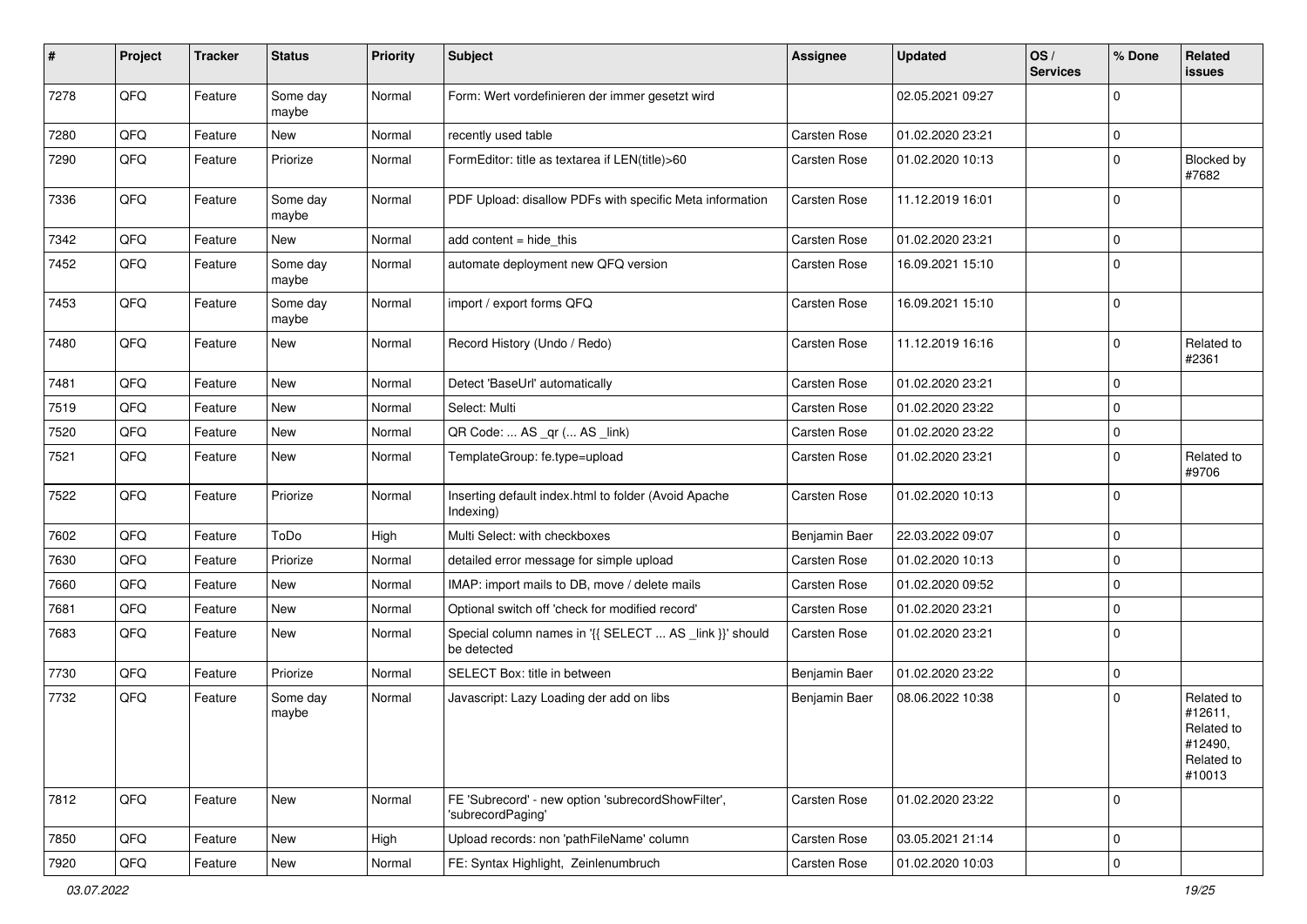| $\sharp$ | Project        | <b>Tracker</b> | <b>Status</b>     | <b>Priority</b> | <b>Subject</b>                                                                                         | <b>Assignee</b> | <b>Updated</b>   | OS/<br><b>Services</b> | % Done      | Related<br>issues                               |
|----------|----------------|----------------|-------------------|-----------------|--------------------------------------------------------------------------------------------------------|-----------------|------------------|------------------------|-------------|-------------------------------------------------|
| 7921     | QFQ            | Feature        | Some day<br>maybe | Normal          | Rest API Export: URL kuerzer machen                                                                    |                 | 01.02.2020 23:19 |                        | $\mathbf 0$ |                                                 |
| 7924     | QFQ            | Feature        | New               | Normal          | Radio/Checkbox with Tooltip                                                                            | Carsten Rose    | 01.02.2020 23:22 |                        | $\mathbf 0$ |                                                 |
| 7965     | QFQ            | Feature        | Priorize          | Normal          | Input type 'text' with visual format - currency                                                        | Benjamin Baer   | 03.01.2022 07:45 |                        | $\mathbf 0$ |                                                 |
| 8034     | QFQ            | Feature        | Priorize          | Normal          | FormElement 'data': 22.22.2222 should not be accepted                                                  | Carsten Rose    | 01.02.2020 10:13 |                        | $\mathbf 0$ |                                                 |
| 8044     | QFQ            | Feature        | Priorize          | Normal          | Transaction: a) Form, b) Report                                                                        | Carsten Rose    | 05.05.2021 22:14 |                        | $\mathbf 0$ | Related to<br>#8043                             |
| 8056     | QFQ            | Feature        | Some day<br>maybe | Normal          | Termin Organisation (Reservation)                                                                      |                 | 01.02.2020 23:19 |                        | $\mathbf 0$ | Related to<br>#8658                             |
| 8082     | QFQ            | Feature        | Priorize          | High            | Contact form without saving record                                                                     | Carsten Rose    | 07.12.2021 15:20 |                        | $\mathbf 0$ | Related to<br>#8587,<br><b>Blocks</b><br>#11850 |
| 8089     | QFQ            | Feature        | New               | Normal          | Copy/Paste for FormElements                                                                            | Carsten Rose    | 01.02.2020 23:22 |                        | $\mathbf 0$ |                                                 |
| 8101     | QFQ            | Feature        | Some day<br>maybe | Normal          | Password hash: support further hashing methods                                                         | Carsten Rose    | 16.09.2021 15:10 |                        | $\mathbf 0$ |                                                 |
| 8187     | QFQ            | Feature        | New               | Normal          | Subrecord: enable/hide new button - make new/edit/delete<br>customizeable.                             | Carsten Rose    | 06.03.2021 18:44 |                        | $\mathbf 0$ | Related to<br>#11326                            |
| 8204     | QFQ            | Feature        | Priorize          | High            | Position 'required mark'                                                                               | Carsten Rose    | 16.06.2021 13:44 |                        | $\mathbf 0$ |                                                 |
| 8217     | QFQ            | Feature        | New               | Normal          | if-elseif-else construct                                                                               | Carsten Rose    | 16.03.2021 18:41 |                        | $\mathbf 0$ | Related to<br>#10716                            |
| 8277     | QFQ            | Feature        | Priorize          | Normal          | fe.parameter.default=                                                                                  | Carsten Rose    | 01.02.2020 23:17 |                        | $\mathbf 0$ | Related to<br>#8113                             |
| 8336     | QFQ            | Feature        | New               | Normal          | Form > modified > Close New: a) Optional disable popup, b)<br>custom text, c) mode on save: close stay | Carsten Rose    | 01.02.2020 23:22 |                        | $\mathbf 0$ | Related to<br>#8335                             |
| 8520     | QFQ            | Feature        | Some day<br>maybe | Normal          | Bring QFQ to Composer                                                                                  | Carsten Rose    | 16.09.2021 15:10 |                        | $\mathbf 0$ |                                                 |
| 8522     | QFQ            | Feature        | Some day<br>maybe | Normal          | build QFQ - npm warnings                                                                               | Benjamin Baer   | 01.02.2020 23:19 |                        | 50          |                                                 |
| 8584     | QFQ            | Feature        | Priorize          | Normal          | FE 'Action' - never assign to Container (except Template<br>Group)                                     | Carsten Rose    | 01.02.2020 10:13 |                        | $\mathbf 0$ |                                                 |
| 8585     | QFQ            | Feature        | Priorize          | Normal          | Enhance Error message for 'unknown form'                                                               | Carsten Rose    | 01.02.2020 10:13 |                        | $\mathbf 0$ |                                                 |
| 8586     | QFG            | Feature        | Some day<br>maybe | Normal          | QFQ: Enhance Error message for 'record not found'                                                      | Carsten Rose    | 16.09.2021 15:10 |                        | $\pmb{0}$   |                                                 |
| 8702     | QFG            | Feature        | New               | Normal          | Load Record which is locked: missing user info                                                         | Carsten Rose    | 11.12.2019 16:16 |                        | $\mathbf 0$ | Related to<br>#9789                             |
| 8719     | QFO            | Feature        | New               | Normal          | extraButtonLock: add support for 0/1                                                                   | Carsten Rose    | 01.02.2020 23:22 |                        | 0           |                                                 |
| 8806     | $\mathsf{QFQ}$ | Feature        | New               | Normal          | SQL Function nl2br                                                                                     | Carsten Rose    | 01.02.2020 23:22 |                        | $\mathbf 0$ |                                                 |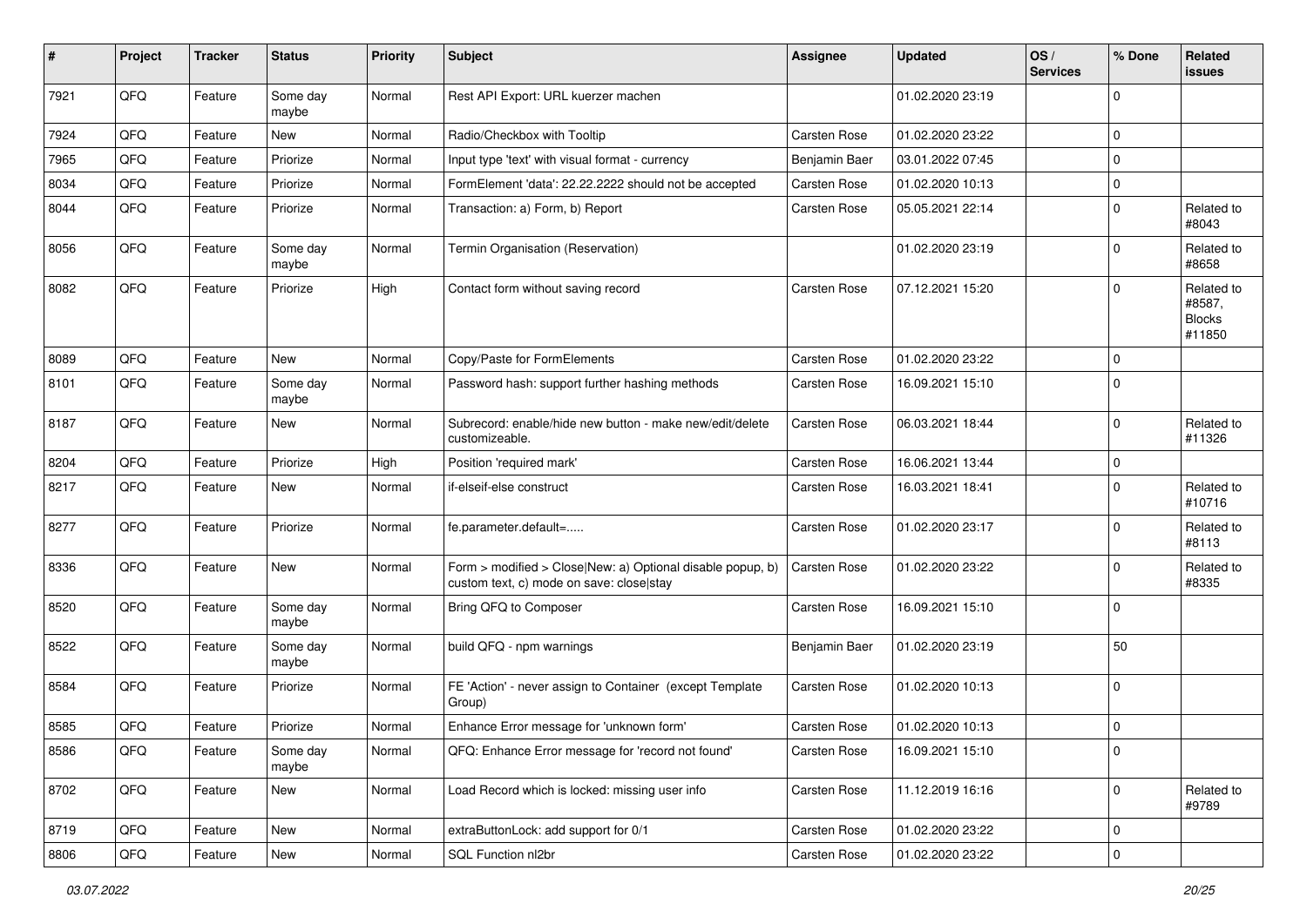| #    | Project | <b>Tracker</b> | <b>Status</b>     | <b>Priority</b> | <b>Subject</b>                                                                  | Assignee      | <b>Updated</b>   | OS/<br><b>Services</b> | % Done      | Related<br><b>issues</b> |
|------|---------|----------------|-------------------|-----------------|---------------------------------------------------------------------------------|---------------|------------------|------------------------|-------------|--------------------------|
| 8892 | QFQ     | Feature        | Some day<br>maybe | Normal          | Display and Edit SQL Comments in Form Editor                                    | Carsten Rose  | 11.12.2019 16:01 |                        | $\mathbf 0$ |                          |
| 8894 | QFQ     | Feature        | Some day<br>maybe | Normal          | Documentation Tags Usable in QFQ Application                                    | Carsten Rose  | 11.12.2019 16:01 |                        | $\mathbf 0$ |                          |
| 8962 | QFQ     | Feature        | New               | High            | allow for form fields with identical names                                      | Carsten Rose  | 03.05.2021 21:14 |                        | $\mathsf 0$ |                          |
| 8963 | QFQ     | Feature        | Priorize          | Normal          | Setting values in a store: flexible way                                         | Carsten Rose  | 05.05.2021 22:10 |                        | $\mathbf 0$ | Related to<br>#8975      |
| 8975 | QFQ     | Feature        | <b>New</b>        | Normal          | Report Notation: 2.0                                                            | Carsten Rose  | 01.02.2020 23:22 |                        | $\mathbf 0$ | Related to<br>#8963      |
| 9052 | QFQ     | Feature        | Feedback          | High            | Report: CodeMirror with SQL Syntax Highlight in FE                              | Enis Nuredini | 08.06.2022 10:25 |                        | $\mathsf 0$ |                          |
| 9128 | QFQ     | Feature        | <b>New</b>        | Normal          | Error Message: not replaced variables- a) replace back to<br>'{{', b) underline | Carsten Rose  | 01.02.2020 23:22 |                        | $\mathbf 0$ | Related to<br>#9129      |
| 9129 | QFQ     | Feature        | <b>New</b>        | Normal          | sqlValidate: Message as notification, not as error                              | Carsten Rose  | 01.02.2020 23:22 |                        | $\mathbf 0$ | Related to<br>#9128      |
| 9130 | QFQ     | Feature        | Some day<br>maybe | Normal          | tablesorter: Automatic Row numbering / Zeilenummer                              | Benjamin Baer | 01.02.2020 23:22 |                        | $\mathbf 0$ |                          |
| 9135 | QFQ     | Feature        | Priorize          | Normal          | Progress Bar generic / replace old hourglass download<br>popup                  | Benjamin Baer | 03.01.2022 07:43 |                        | $\mathbf 0$ |                          |
| 9136 | QFQ     | Feature        | New               | Normal          | Create ZIP files with dynamic PDFs                                              | Carsten Rose  | 01.02.2020 23:22 |                        | $\mathbf 0$ |                          |
| 9208 | QFQ     | Feature        | New               | Normal          | Manage 'recent' records                                                         | Carsten Rose  | 01.02.2020 23:22 |                        | $\mathsf 0$ |                          |
| 9221 | QFQ     | Feature        | New               | Normal          | typeAhead: Zeichenlimite ausschalten                                            | Carsten Rose  | 29.06.2022 22:36 |                        | $\mathbf 0$ |                          |
| 9346 | QFQ     | Feature        | Priorize          | Normal          | beforeSave: check if an upload is given                                         | Carsten Rose  | 11.06.2021 21:18 |                        | $\mathbf 0$ |                          |
| 9348 | QFQ     | Feature        | New               | Normal          | defaultThumbnailSize: pre render thumbnails                                     | Carsten Rose  | 12.06.2021 09:05 |                        | $\mathbf 0$ |                          |
| 9352 | QFQ     | Feature        | <b>New</b>        | Normal          | FE 'Native' fire slaveld, sqlAfter, sqlIns                                      | Carsten Rose  | 01.02.2020 23:22 |                        | $\mathbf 0$ |                          |
| 9394 | QFQ     | Feature        | Priorize          | Normal          | REST: allow for non numerical ids in get requests                               | Carsten Rose  | 05.05.2021 22:10 |                        | $\mathsf 0$ |                          |
| 9517 | QFQ     | Feature        | In Progress       | High            | Input multiple tags with typeahead                                              | Carsten Rose  | 03.05.2021 21:14 |                        | 40          | Related to<br>#10150     |
| 9537 | QFQ     | Feature        | <b>New</b>        | Normal          | FormEditor: Edit fieldset in FrontEnd                                           | Carsten Rose  | 01.02.2020 23:22 |                        | $\mathbf 0$ |                          |
| 9548 | QFQ     | Feature        | Feedback          | High            | FormElement: Pattern mismatch - optional report only on<br>focus lost           | Benjamin Baer | 03.05.2021 21:14 |                        | $\mathbf 0$ |                          |
| 9579 | QFQ     | Feature        | Some day<br>maybe | Normal          | Multiform with Process Row                                                      | Carsten Rose  | 11.12.2019 16:01 |                        | $\Omega$    |                          |
| 9602 | QFQ     | Feature        | <b>New</b>        | Normal          | Form definition as JSON                                                         | Carsten Rose  | 01.02.2020 23:21 |                        | $\mathsf 0$ | Related to<br>#9600      |
| 9668 | QFQ     | Feature        | Priorize          | Normal          | Form.mode: rename 'hidden' to 'hide'                                            | Carsten Rose  | 05.05.2021 22:14 |                        | $\mathbf 0$ | Related to<br>#6437      |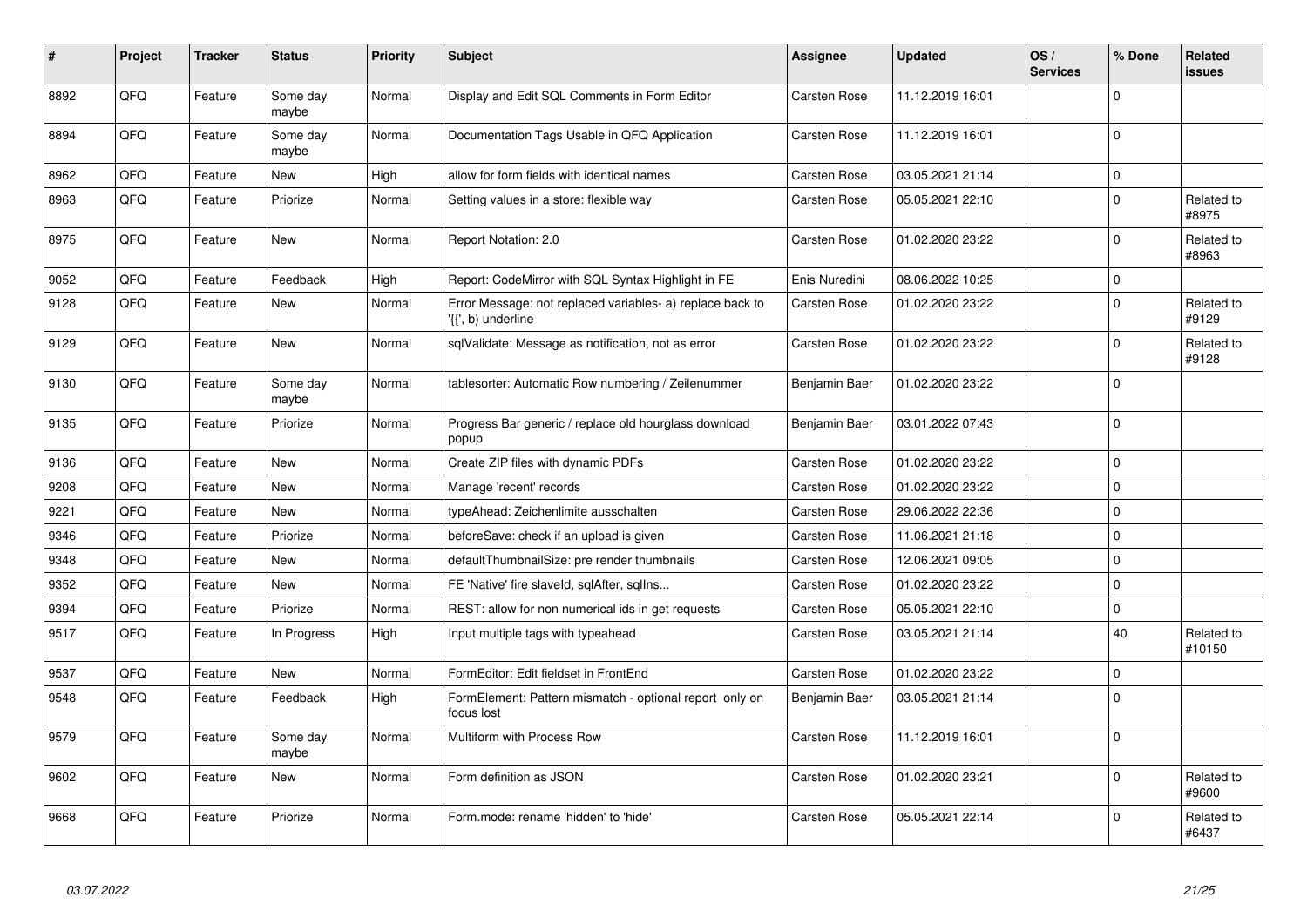| #     | Project | <b>Tracker</b> | <b>Status</b>     | <b>Priority</b> | <b>Subject</b>                                                                                                                        | Assignee      | <b>Updated</b>   | OS/<br><b>Services</b> | % Done      | Related<br><b>issues</b>                                               |
|-------|---------|----------------|-------------------|-----------------|---------------------------------------------------------------------------------------------------------------------------------------|---------------|------------------|------------------------|-------------|------------------------------------------------------------------------|
| 9704  | QFQ     | Feature        | Some day<br>maybe | Normal          | Thumbnails Generieren beim Splitten von PDF Files                                                                                     | Carsten Rose  | 11.12.2019 16:01 |                        | $\Omega$    |                                                                        |
| 9706  | QFQ     | Feature        | New               | Normal          | Multi File Upload (hidden template group)                                                                                             | Carsten Rose  | 01.02.2020 23:22 |                        | $\Omega$    | Related to<br>#7521,<br>Related to<br>#5562,<br>Related to<br>#13330   |
| 9707  | QFQ     | Feature        | New               | Normal          | SIP security: encode pageld and check pageld on decode                                                                                | Carsten Rose  | 01.02.2020 23:22 |                        | $\Omega$    |                                                                        |
| 9777  | QFQ     | Feature        | New               | Normal          | Logging QFQ Variables                                                                                                                 | Carsten Rose  | 16.12.2019 17:17 |                        | $\mathbf 0$ |                                                                        |
| 9781  | QFQ     | Feature        | New               | Normal          | Button: CSS class to make buttons smaller                                                                                             | Carsten Rose  | 01.02.2020 23:22 |                        | $\mathbf 0$ |                                                                        |
| 9811  | QFQ     | Feature        | New               | Normal          | Report: tag every n'th row                                                                                                            | Carsten Rose  | 01.02.2020 23:22 |                        | $\mathbf 0$ |                                                                        |
| 9853  | QFQ     | Feature        | New               | Normal          | Check das SQL / QFQ / Mail Logfile geschrieben wird                                                                                   |               | 09.01.2020 11:15 |                        | $\mathbf 0$ |                                                                        |
| 9900  | QFQ     | Feature        | Priorize          | Normal          | Generic API Call: tt-content record >> JSON                                                                                           | Carsten Rose  | 01.02.2020 10:13 |                        | $\mathbf 0$ |                                                                        |
| 9927  | QFQ     | Feature        | New               | Normal          | QFQ Update: a) Update nur machen wenn BE User<br>eingeloggt ist., b) Bei Fehler genaue Meldung welcher<br>Updateschritt Probleme hat. | Carsten Rose  | 22.01.2020 12:59 |                        | $\Omega$    |                                                                        |
| 9928  | QFQ     | Feature        | Priorize          | Normal          | SpecialColumnName: a) Deprecated: ' AS "_+tag " ', b)<br>New: ' AS "_ <tag1><tag2>"'</tag2></tag1>                                    | Carsten Rose  | 01.02.2020 23:17 |                        | $\Omega$    | Related to<br>#9929                                                    |
| 9968  | QFQ     | Feature        | Priorize          | Normal          | Tooltip in Links for Developer                                                                                                        | Carsten Rose  | 01.02.2020 23:17 |                        | $\mathbf 0$ |                                                                        |
| 9983  | QFQ     | Feature        | New               | Normal          | Report Notation: new keyword 'range'                                                                                                  | Carsten Rose  | 01.02.2020 15:55 |                        | $\mathbf 0$ |                                                                        |
| 10003 | QFQ     | Feature        | Priorize          | Normal          | fieldset: stronger visualize group                                                                                                    | Benjamin Baer | 12.02.2020 08:13 |                        | $\mathbf 0$ |                                                                        |
| 10005 | QFQ     | Feature        | Priorize          | Normal          | Report / special column name:  AS _calendar                                                                                           | Carsten Rose  | 03.06.2020 17:28 |                        | $\mathbf 0$ |                                                                        |
| 10011 | QFQ     | Feature        | Priorize          | Normal          | Offer new STORE_TYPO3 Variable 'beUser', 'beEmail'                                                                                    | Carsten Rose  | 08.05.2021 09:51 |                        | $\Omega$    | Related to<br>#10012,<br>Related to<br>#12511                          |
| 10012 | QFQ     | Feature        | Priorize          | Normal          | redirectAllMailTo: {{beEmail:T}}                                                                                                      | Carsten Rose  | 08.05.2021 09:54 |                        | $\Omega$    | Related to<br>#12412,<br>Related to<br>#12413,<br>Related to<br>#10011 |
| 10013 | QFQ     | Feature        | Some day<br>maybe | Normal          | FE.typ=editor: CodeMirror                                                                                                             | Carsten Rose  | 08.06.2022 10:37 |                        | 0           | Related to<br>#12611,<br>Related to<br>#12490,<br>Related to<br>#7732  |
| 10014 | QFQ     | Feature        | New               | Normal          | Manual.rst: describe behaviour and process order of<br>fillStoreVar, slaveId, sqlBefore,                                              | Carsten Rose  | 01.02.2020 22:31 |                        | 0           |                                                                        |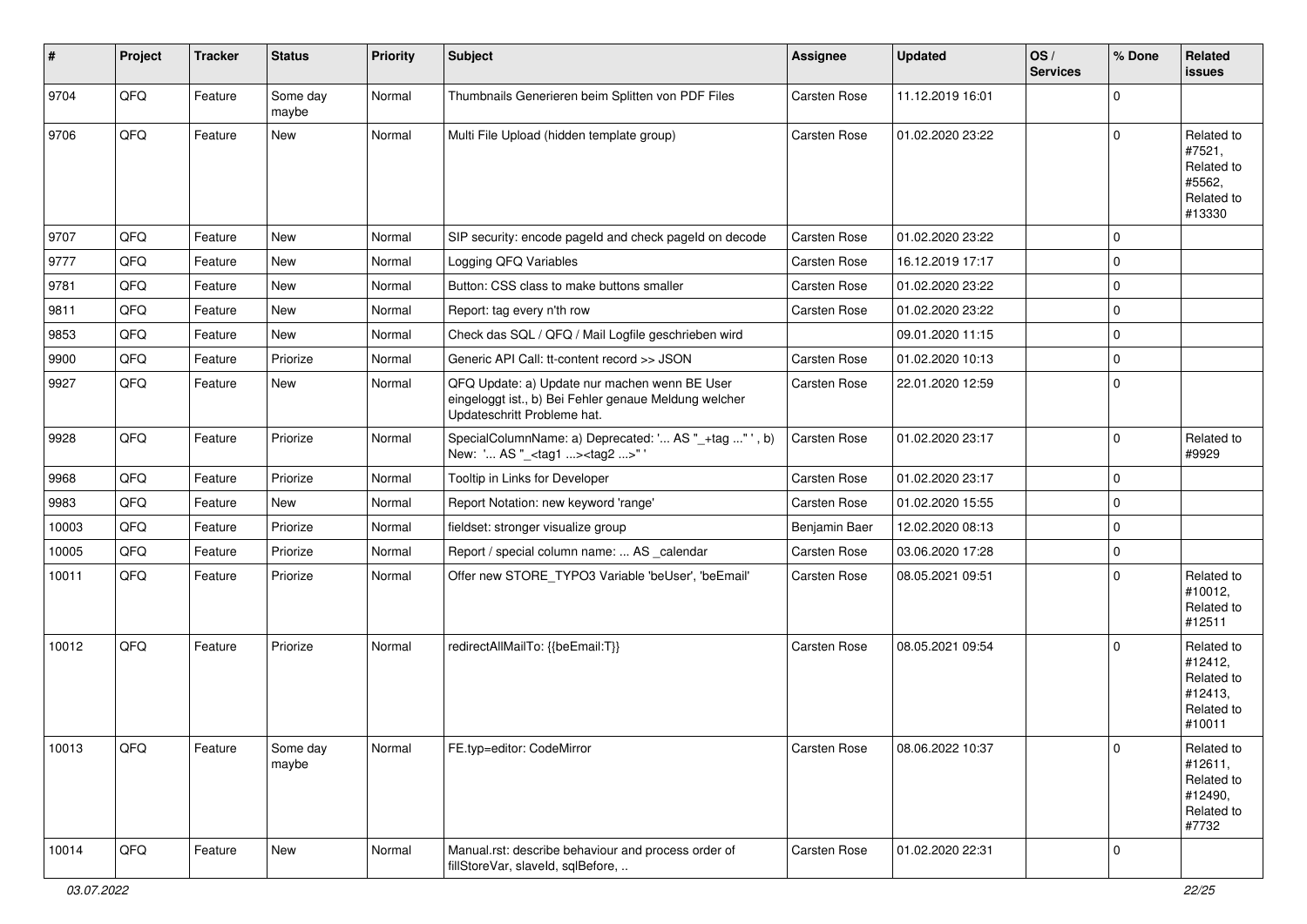| #     | Project | <b>Tracker</b> | <b>Status</b>     | <b>Priority</b> | <b>Subject</b>                                                                      | <b>Assignee</b>     | <b>Updated</b>   | OS/<br><b>Services</b> | % Done              | Related<br><b>issues</b>                     |
|-------|---------|----------------|-------------------|-----------------|-------------------------------------------------------------------------------------|---------------------|------------------|------------------------|---------------------|----------------------------------------------|
| 10015 | QFQ     | Feature        | Priorize          | Normal          | Monospace in Textarea                                                               | Carsten Rose        | 03.02.2020 13:40 |                        | $\mathbf 0$         |                                              |
| 10080 | QFQ     | Feature        | New               | Normal          | Popup on 'save' / 'close': configure dialog (answer<br>yes/no/cancle/)              | Carsten Rose        | 28.03.2021 20:52 |                        | $\mathbf 0$         | Is duplicate<br>of #12262                    |
| 10095 | QFQ     | Feature        | Some day<br>maybe | Normal          | Generic Gitlab Integration into QFQ                                                 | Carsten Rose        | 16.09.2021 15:10 |                        | $\mathbf 0$         |                                              |
| 10114 | QFQ     | Feature        | New               | High            | Symbol (Link): 'G:' (Glyphicon) replaced by 'i:' (icon)                             |                     | 07.12.2021 17:19 |                        | $\mathbf 0$         | Related to<br>#3797,<br>Related to<br>#4194  |
| 10115 | QFQ     | Feature        | New               | Normal          | TypeAhead: static list                                                              | Carsten Rose        | 26.02.2020 16:42 |                        | 100                 |                                              |
| 10116 | QFQ     | Feature        | Some day<br>maybe | Normal          | TypeAhead: Tag - show inside 'input' element                                        | Carsten Rose        | 16.09.2021 15:09 |                        | $\mathbf 0$         |                                              |
| 10119 | QFQ     | Feature        | New               | Normal          | Dropdown (selectlist) & TypeAhead: format and catagorize<br>list                    | Carsten Rose        | 07.05.2020 09:36 |                        | $\mathbf 0$         |                                              |
| 10124 | QFQ     | Feature        | Feedback          | Normal          | qfq AAI-Login                                                                       | Karin Niffeler      | 07.05.2020 09:36 |                        | $\mathbf 0$         |                                              |
| 10345 | QFQ     | Feature        | New               | Normal          | Templates - Patterns QFQ Style                                                      |                     | 03.05.2021 21:01 |                        | $\mathbf 0$         | Related to<br>#10713                         |
| 10384 | QFQ     | Feature        | <b>New</b>        | Normal          | Parameter Exchange QFQ Instances                                                    |                     | 07.05.2020 09:38 |                        | $\mathbf 0$         |                                              |
| 10443 | QFQ     | Feature        | In Progress       | Normal          | Konzept api / live                                                                  | Carsten Rose        | 07.05.2020 09:39 |                        | $\mathbf 0$         |                                              |
| 10463 | QFQ     | Feature        | New               | Normal          | Report link: expliztes setzen von HTML Tags (Bedarf fuer<br>'data-selenium' & 'id') | Enis Nuredini       | 23.03.2022 09:23 |                        | $\mathbf 0$         | Related to<br>#7648                          |
| 10569 | QFQ     | Feature        | Priorize          | Normal          | link _blank more safe                                                               | Enis Nuredini       | 25.03.2022 12:44 |                        | $\mathbf 0$         |                                              |
| 10593 | QFQ     | Feature        | New               | Normal          | label2: text behind input element                                                   | Carsten Rose        | 16.05.2020 10:57 |                        | $\mathbf 0$         |                                              |
| 10714 | QFQ     | Feature        | <b>New</b>        | Normal          | multi Table Form                                                                    | Carsten Rose        | 16.03.2021 18:44 |                        | $\mathbf 0$         |                                              |
| 10716 | QFQ     | Feature        | Some day<br>maybe | Normal          | Business Logic mit Externen Skripten                                                | Carsten Rose        | 16.09.2021 15:10 |                        | $\mathbf 0$         | Related to<br>#10713,<br>Related to<br>#8217 |
| 10738 | QFQ     | Feature        | Some day<br>maybe | Normal          | CORS headers for external API requests                                              |                     | 10.06.2020 14:00 |                        | $\mathbf 0$         |                                              |
| 10745 | QFQ     | Feature        | Some day<br>maybe | Normal          | <b>Tablesorter Excel Export</b>                                                     | <b>Carsten Rose</b> | 16.09.2021 15:09 |                        | $\pmb{0}$           |                                              |
| 10763 | QFG     | Feature        | New               | Normal          | form accessed and submitted despite logout?                                         |                     | 16.06.2020 11:43 |                        | $\mathsf{O}\xspace$ |                                              |
| 10782 | QFO     | Feature        | Feedback          | Normal          | Tiny MCE: Image Upload                                                              | Enis Nuredini       | 16.05.2022 23:16 |                        | $\mathbf 0$         | Related to<br>#12452                         |
| 10793 | QFQ     | Feature        | In Progress       | Normal          | <b>Update NPM Packages</b>                                                          | Carsten Rose        | 07.09.2021 13:25 |                        | 30                  |                                              |
| 10819 | QFQ     | Feature        | New               | Normal          | Persistent SIP - second try                                                         | Carsten Rose        | 29.06.2020 23:02 |                        | 0                   | Related to<br>#6261                          |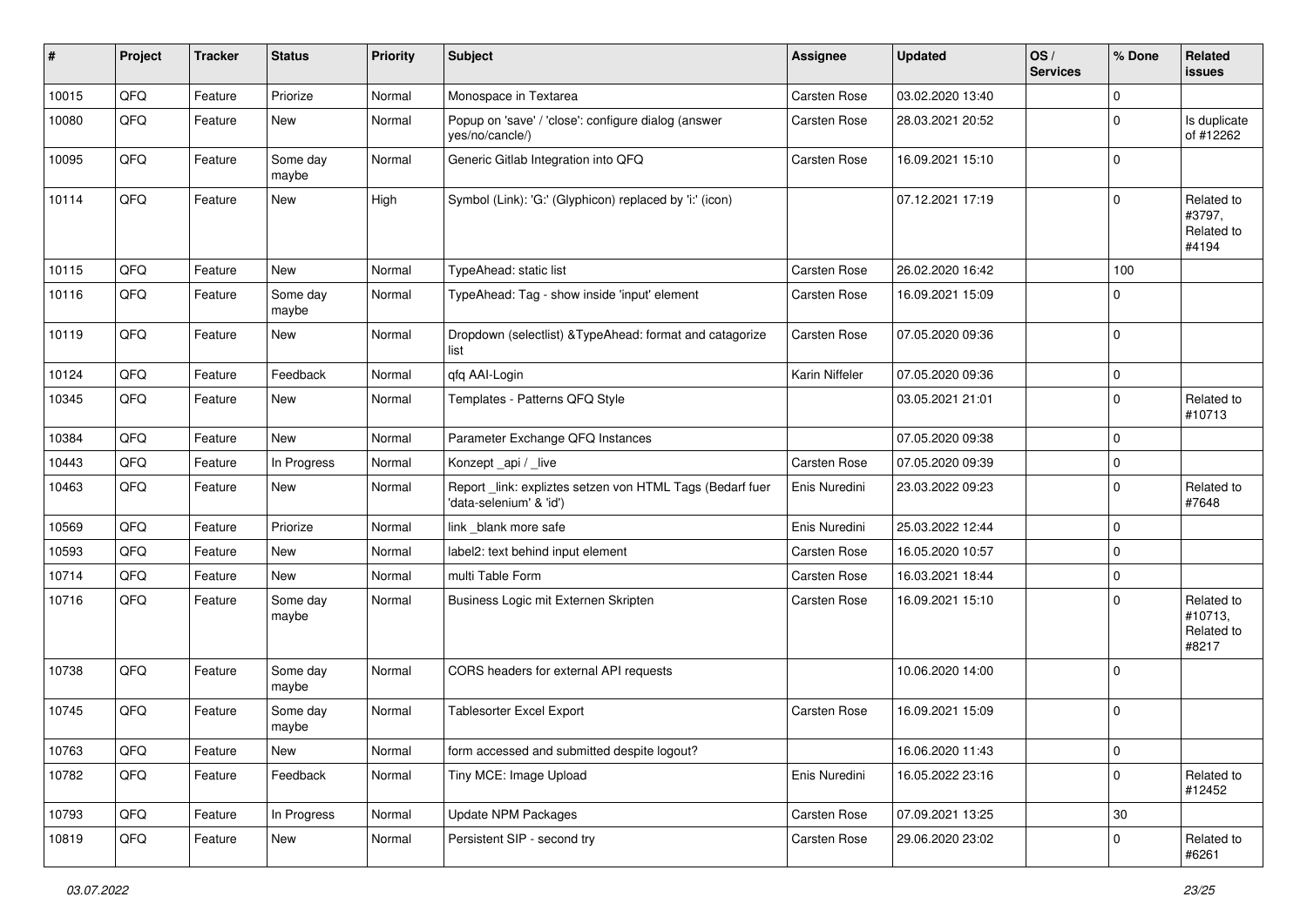| #     | Project | <b>Tracker</b> | <b>Status</b>     | <b>Priority</b> | <b>Subject</b>                                                                        | <b>Assignee</b> | <b>Updated</b>   | OS/<br><b>Services</b> | % Done      | Related<br>issues                            |
|-------|---------|----------------|-------------------|-----------------|---------------------------------------------------------------------------------------|-----------------|------------------|------------------------|-------------|----------------------------------------------|
| 10874 | QFQ     | Feature        | New               | Normal          | Erstellen eines Foreign Keys in der Tabelle "FormElement"                             |                 | 13.07.2020 10:11 |                        | $\Omega$    |                                              |
| 10976 | QFQ     | Feature        | New               | Normal          | Excel Export Verbesserungen                                                           | Carsten Rose    | 06.08.2020 10:56 |                        | $\mathbf 0$ |                                              |
| 10979 | QFQ     | Feature        | New               | Normal          | Ajax Calls an API - dataReport                                                        | Carsten Rose    | 11.05.2022 12:15 |                        | $\Omega$    |                                              |
| 10996 | QFQ     | Feature        | New               | Normal          | Download video via sip: no seek                                                       | Carsten Rose    | 12.08.2020 14:18 |                        | $\Omega$    |                                              |
| 11036 | QFQ     | Feature        | Some day<br>maybe | Normal          | inline report editor permissions                                                      | Carsten Rose    | 16.09.2021 15:09 |                        | $\Omega$    | Related to<br>#11323                         |
| 11076 | QFQ     | Feature        | In Progress       | Normal          | SELECT  AS _websocket                                                                 | Carsten Rose    | 30.08.2020 17:49 |                        | $\Omega$    |                                              |
| 11080 | QFQ     | Feature        | <b>New</b>        | Normal          | Send MQTT messages                                                                    | Carsten Rose    | 29.08.2020 19:49 |                        | $\Omega$    |                                              |
| 11217 | QFQ     | Feature        | Some day<br>maybe | Normal          | <b>Extend Script Functionality</b>                                                    | Carsten Rose    | 16.09.2021 15:10 |                        | $\mathbf 0$ |                                              |
| 11320 | QFQ     | Feature        | Priorize          | Normal          | Typo3 Version 10 support                                                              | Carsten Rose    | 05.05.2021 22:09 |                        | $\Omega$    |                                              |
| 11322 | QFQ     | Feature        | Some day<br>maybe | Normal          | Form Element JSON - (multiline parameter field)                                       | Carsten Rose    | 16.09.2021 15:10 |                        | $\Omega$    |                                              |
| 11323 | QFQ     | Feature        | Some day<br>maybe | Normal          | Report Frontend Editor Modal + Codemirror                                             | Carsten Rose    | 16.09.2021 15:10 |                        | $\Omega$    | Related to<br>#11036                         |
| 11460 | QFQ     | Feature        | New               | Normal          | Easier creation of changelog: gitchangelog                                            | Carsten Rose    | 12.06.2021 10:20 |                        | $\Omega$    | Related to<br>#13467                         |
| 11504 | QFQ     | Feature        | New               | Normal          | Dynamic Update: Button text update for 'Save',' Close' &<br>'Delete'                  | Carsten Rose    | 12.11.2020 23:44 |                        | $\mathbf 0$ |                                              |
| 11516 | QFQ     | Feature        | New               | Normal          | Multi Page Form (Previous/Next Buttons)                                               | Carsten Rose    | 16.03.2021 17:52 |                        | $\mathbf 0$ |                                              |
| 11523 | QFQ     | Feature        | New               | Normal          | Mit dynamic Update erkennen, ob Upload gemacht wurde                                  | Carsten Rose    | 13.11.2020 15:07 |                        | $\Omega$    | Related to<br>#9533                          |
| 11534 | QFQ     | Feature        | New               | Normal          | Report: Action on selected rows - Table batchprocessing<br>feature                    |                 | 18.11.2020 08:15 |                        | $\Omega$    |                                              |
| 11535 | QFQ     | Feature        | New               | Normal          | Ability to create SQL columns in frontend QFQ forms                                   |                 | 17.11.2020 12:11 |                        | $\mathbf 0$ |                                              |
| 11702 | QFQ     | Feature        | New               | Normal          | HTML Special Char makes no sense for 'allbut' if '&' is<br>forbidden                  | Carsten Rose    | 07.12.2021 16:35 |                        | $\Omega$    | Related to<br>#5112,<br>Related to<br>#14320 |
| 11716 | QFQ     | Feature        | New               | Normal          | Form an beliebiger Stelle im Report anzeigen                                          |                 | 09.12.2020 09:47 |                        | $\Omega$    |                                              |
| 11747 | QFQ     | Feature        | New               | Normal          | Maintenance Page with Redirect                                                        | Carsten Rose    | 03.05.2021 20:47 |                        | $\Omega$    | Related to<br>#11741                         |
| 11775 | QFQ     | Feature        | New               | Normal          | Subrecord Tooltip pro Feld                                                            | Carsten Rose    | 18.12.2020 15:22 |                        | $\Omega$    | Related to<br>#11955                         |
| 11850 | QFQ     | Feature        | New               | Urgent          | Wizard Form: basierend auf einer Tabelle eine Form<br>anlegen.                        |                 | 03.05.2021 21:12 |                        | $\Omega$    | Blocked by<br>#8082                          |
| 11892 | QFQ     | Feature        | New               | Normal          | tablesorter: columns with links are hard to order - new<br>qualifier 'Y: <ord>'</ord> | Enis Nuredini   | 23.03.2022 09:22 |                        | $\mathbf 0$ |                                              |